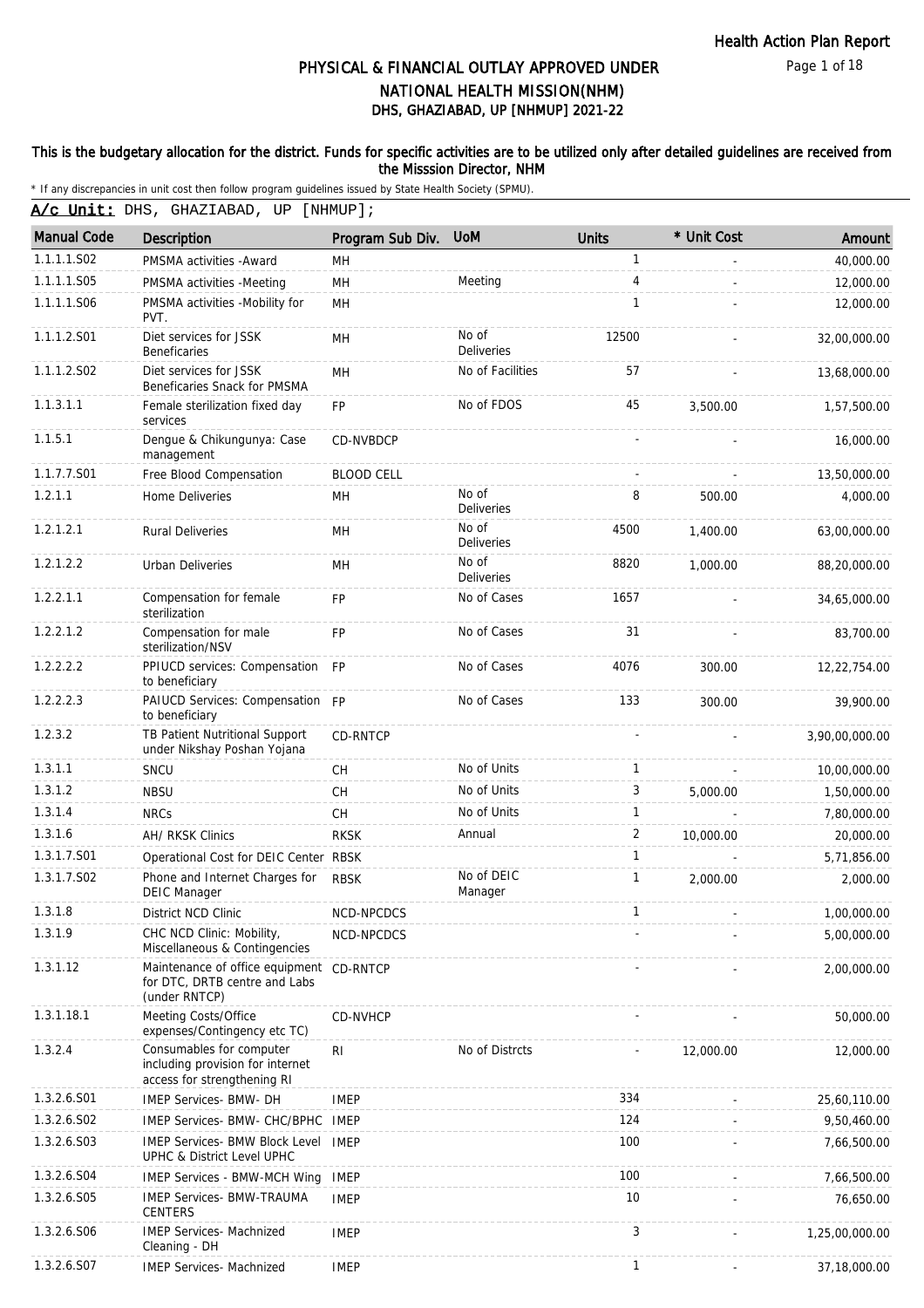Page 2 of 18

# DHS, GHAZIABAD, UP [NHMUP] 2021-22 PHYSICAL & FINANCIAL OUTLAY APPROVED UNDER NATIONAL HEALTH MISSION(NHM)

### This is the budgetary allocation for the district. Funds for specific activities are to be utilized only after detailed guidelines are received from the Misssion Director, NHM

| <b>Manual Code</b> | <b>Description</b>                                                                                                                                                                                           | Program Sub Div. | <b>UoM</b>           | <b>Units</b> | * Unit Cost | Amount       |
|--------------------|--------------------------------------------------------------------------------------------------------------------------------------------------------------------------------------------------------------|------------------|----------------------|--------------|-------------|--------------|
|                    | Cleaning - MCH Wing (100 Bed)                                                                                                                                                                                |                  |                      |              |             |              |
| 1.3.2.6.S09        | <b>IMEP Services- Mechanized</b><br>Laundry- District Level Hospital                                                                                                                                         | <b>IMEP</b>      |                      | 3            |             | 46,59,000.00 |
| 1.3.2.6.S10        | IMEP Services- Cleaning -<br>CHC/BPHC                                                                                                                                                                        | <b>IMEP</b>      | per bed per<br>month | 124          | 548.35      | 8,15,945.00  |
| 1.3.2.6.S12        | IMEP Services-Cleaning -<br><b>TRAUMA CENTERS</b>                                                                                                                                                            | <b>IMEP</b>      | per bed per<br>month | 10           | 548.35      | 65,802.00    |
| 1.3.2.6.S17        | <b>IMEP Services- Mechanized</b><br>Laundry- MCH Wing (100 Bed)                                                                                                                                              | <b>IMEP</b>      |                      | $\mathbf{1}$ |             | 13,45,000.00 |
| 2.2.1              | POL for Family Planning/ Others                                                                                                                                                                              | FP               | No of FDOS           | 45           | 1,000.00    | 45,000.00    |
| 2.2.2              | Mobility & Communication<br>support for AH counsellors &<br><b>RKSK Coordinators</b>                                                                                                                         | <b>RKSK</b>      |                      | 2            |             | 28,800.00    |
| 2.2.3              | Mobility support for RBSK Mobile RBSK<br>health team                                                                                                                                                         |                  | No of Vehicle        | 8            | 33,000.00   | 31,68,000.00 |
| 2.2.4              | Support for RBSK: CUG<br>connection per team and rental                                                                                                                                                      | <b>RBSK</b>      | No of Team           | 8            | 200.00      | 19,200.00    |
| 2.2.8              | Pulse Polio operating costs                                                                                                                                                                                  | RI               |                      |              |             | 88,800.00    |
| 2.2.11             | Any Other                                                                                                                                                                                                    |                  |                      |              |             | 12,000.00    |
| 2.3.1.1.2          | Monthly Village Health and<br><b>Nutrition Days</b>                                                                                                                                                          | RI               | No of Session        | 8100         | 100.00      | 8,10,000.00  |
| 2.3.1.9            | Focus on slum & underserved<br>areas in urban areas/alternative<br>vaccinator for slums                                                                                                                      | R <sub>l</sub>   | No of<br>Vaccinators | 48           | 2.100.00    | 1,00,800.00  |
| 2.3.1.10           | Mobility support for mobile<br>health team/ TA/DA to<br>vaccinators                                                                                                                                          | R <sub>1</sub>   | No of Vehicle        | 4            | 3,96,000.00 | 15,84,000.00 |
| 2.3.1.11           | Outreach for demand<br>generation, testing and<br>treatment of Viral Hepatitis<br>through Mobile Medical<br>Units/NGOs/CBOs/etc                                                                              | CD-NVHCP         |                      |              |             | 20,000.00    |
| 2.3.2.3            | DMHP: Targeted interventions at NCD-NMHP<br>community level Activities &<br>interventions targeted at<br>schools, colleges, workplaces,<br>out of school adolescents, urban<br>slums and suicide prevention. |                  |                      | $\mathbf{1}$ |             | 6,00,000.00  |
| 2.3.3.2            | Screening and free spectacles to NCD-NPCB<br>school children                                                                                                                                                 |                  | No of Cases          |              |             | 12,13,800.00 |
| 2.3.3.3            | Screening and free spectacles<br>for near work to Old Person                                                                                                                                                 | NCD-NPCB         | No of Cases          |              |             | 6,06,900.00  |
| 2.3.3.4.1          | Coverage of Public School and<br>Private school                                                                                                                                                              | NCD-NTCP         |                      | $\mathbf{1}$ |             | 4,99,660.00  |
| 2.3.3.4.5          | Sensitization campaign for<br>college students                                                                                                                                                               | NCD-NTCP         |                      | 1            |             | 2,00,000.00  |
| 3.1.1.3.2.S01      | ASHA/AWW/Volunteer Incentive<br>for detection of leprosy                                                                                                                                                     | CD-NLEP          |                      |              |             | 19,750.00    |
| 3.1.1.3.2.S02      | <b>ASHA Incentive for PB</b><br>(Treatment completion)                                                                                                                                                       | CD-NLEP          |                      |              |             | 18,800.00    |
| 3.1.1.3.2.S03      | <b>ASHA Incentive for MB</b><br>(Treatment completion)                                                                                                                                                       | CD-NLEP          |                      |              |             | 18,960.00    |
| 3.1.1.3.3          | Any Other ASHS Incentives<br>(ASHA Involvement under NLEP<br>- Sensitisation)                                                                                                                                | CD-NLEP          |                      |              |             | 17,700.00    |
| 3.1.1.3.A.S01      | ASHA Incentive/ Honorarium for<br>Malaria and LLIN Distribution                                                                                                                                              | CD-NVBDCP        |                      |              |             | 2,25,000.00  |
| 3.1.1.3.A.S02      | ASHA Incentive for Dengue and<br>Chikungunya                                                                                                                                                                 | CD-NVBDCP        |                      |              |             | 6,72,000.00  |
| 3.1.1.2            | ASHA Incentive under NIDDCP                                                                                                                                                                                  | NCD -NIDDCP      | No of ASHA           |              |             | 50,400.00    |
| 3.1.1.4.A.1.S01    | ASHA Incentive Filling of CBAC                                                                                                                                                                               | CP               | No. of               |              | 10.00       | 18,94,400.00 |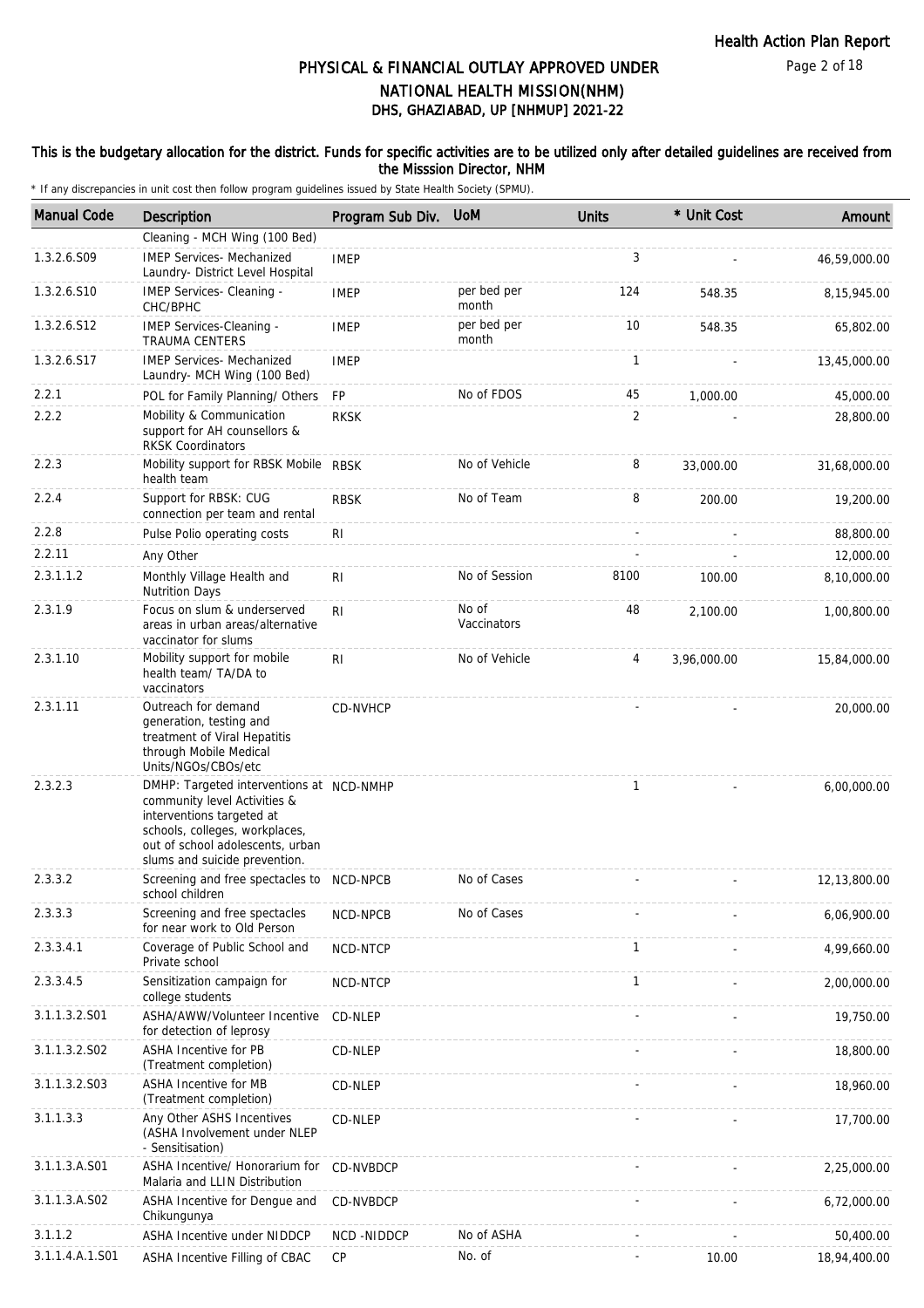### This is the budgetary allocation for the district. Funds for specific activities are to be utilized only after detailed guidelines are received from the Misssion Director, NHM

| <b>Manual Code</b> | Description                                                                                                          | Program Sub Div. | <b>UoM</b>                               | <b>Units</b> | * Unit Cost | Amount         |
|--------------------|----------------------------------------------------------------------------------------------------------------------|------------------|------------------------------------------|--------------|-------------|----------------|
|                    | forms and familly folder of<br>patients with confirm NCD cases                                                       |                  | <b>Beneficiaries</b>                     |              |             |                |
| 3.1.1.1.4.S09.A    | ASHA incentive for HRP<br>identification and follow up                                                               | MН               | No of HRP                                | 3000         | 300.00      | 9,00,000.00    |
| 3.1.1.1.1.S01      | JSY Incentive to ASHA                                                                                                | MН               | No of<br>Deliveries                      | 5184         |             | 31, 10, 400.00 |
| 3.1.1.1.1.S03      | National Iron Plus Incentive for<br>mobilizing children and/or<br>ensuring compliance and<br>reporting (6-59 months) | <b>CH</b>        | No of ASHA                               | 945          | 50.00       | 2,83,500.00    |
| 3.1.1.1.2.S01      | ASHA incentive under MAA<br>programme @ Rs 100 per ASHA<br>for quarterly mother's meeting                            | <b>CH</b>        | No of ASHA                               | 945          | 100.00      | 3,78,000.00    |
| 3.1.1.1.2.S02      | Incentive for Home Based<br>Newborn Care programme                                                                   | <b>CH</b>        | No. of Child                             | 21045        | 250.00      | 52,61,250.00   |
| 3.1.1.1.2.S04      | Incentive for referral of SAM<br>cases to NRC and for follow up<br>of discharge SAM children from<br><b>NRCs</b>     | CH.              | No.of SAM<br>Child referal &<br>followup | 1            | 150.00      | 28,800.00      |
| 3.1.1.1.2.S05      | <b>Incentive for National</b><br>Deworming Day for mobilising<br>out of school children                              | <b>RKSK</b>      | <b>ASHA</b>                              | 2014         | 100.00      | 2,01,400.00    |
| 3.1.1.1.2.S06      | Incentive for IDCF for<br>prophylactic distribution of ORS<br>to family with under-five<br>children.                 | СH               | No of ASHA                               | 945          | 100.00      | 94,500.00      |
| 3.1.1.1.2.S07      | Incentive to ASHA for Quaterly<br>Visit Under HBYC                                                                   | СH               | No of Children                           | 4813         | 50.00       | 12,03,250.00   |
| 3.1.1.1.3.501      | ASHA Incentive under<br>Immunzation                                                                                  | RI               | No of Children                           | 79438        | 225.00      | 1,78,73,640.00 |
| 3.1.1.1.4.S09.B    | Reimbursement of travel<br>expenses for accompanying a<br>women to facility for medical<br>abortion                  | <b>FP</b>        | No of Cases                              | 40           | 225.00      | 9,000.00       |
| 3.1.1.1.4.S09.C    | Reimbursement of travel<br>expenses for accompanying a<br>women to facility for surgical<br>abortion (MVA/EVA)       | <b>FP</b>        | No of Cases                              | 40           | 150.00      | 6,000.00       |
| 3.1.1.1.4.S02      | ASHA Incentives under Nayi Pehl FP<br>Kit                                                                            |                  | No of Kits                               | 3780         | 100.00      | 3,78,000.00    |
| 3.1.1.1.4.S04      | ASHA PPIUCD incentive for<br>accompanying the client for<br>PPIUCD insertion                                         | FP               | No of Cases                              | 5048         | 150.00      | 7,57,154.00    |
| 3.1.1.1.4.S05      | ASHA PAIUCD incentive for<br>accompanying the client for<br>PAIUCD insertion                                         | <b>FP</b>        | No. of cases                             | 133          | 150.00      | 19,950.00      |
| 3.1.1.1.4.S06.A    | ASHA incentive under ESB<br>scheme for promoting spacing of<br>births between 02 children                            | <b>FP</b>        | No. of cases                             | 728          | 500.00      | 3,64,000.00    |
| 3.1.1.1.4.S06.B    | ASHA incentive under ESB<br>scheme for promoting spacing of<br>02 years after marriage                               | <b>FP</b>        | No. of cases                             | 438          |             | 2,19,000.00    |
| 3.1.1.1.4.S07      | ASHA incentive under ESB<br>scheme for promoting Adoption<br>of Limiting Method upto Two<br>Children                 | <b>FP</b>        | No of Cases                              | 270          | 1,000.00    | 2,70,000.00    |
| 3.1.1.5            | ASHA incentives for routine<br>activities                                                                            | <b>CP</b>        | No. of Rural &<br>Rurban ASHA            |              | 2,000.00    | 1,82,28,000.00 |
| 3.1.1.6.S01        | Incentive to ASHA Facilitator for<br>CBAC, HRP and SAM Tracking                                                      | <b>CP</b>        | No of AF                                 |              | 1,700.00    | 6,93,600.00    |
| 3.1.1.6.S02        | Incentive to ASHA for Health<br>Promotion Day                                                                        | CP               | No. of Rural &<br>Rurban ASHA            |              | 200.00      | 18,22,800.00   |
| 3.1.1.6.S03        | Incentive to ASHA under PMMVY CP                                                                                     |                  | No. of<br>Beneficiaries                  |              | 100.00      | 5,73,300.00    |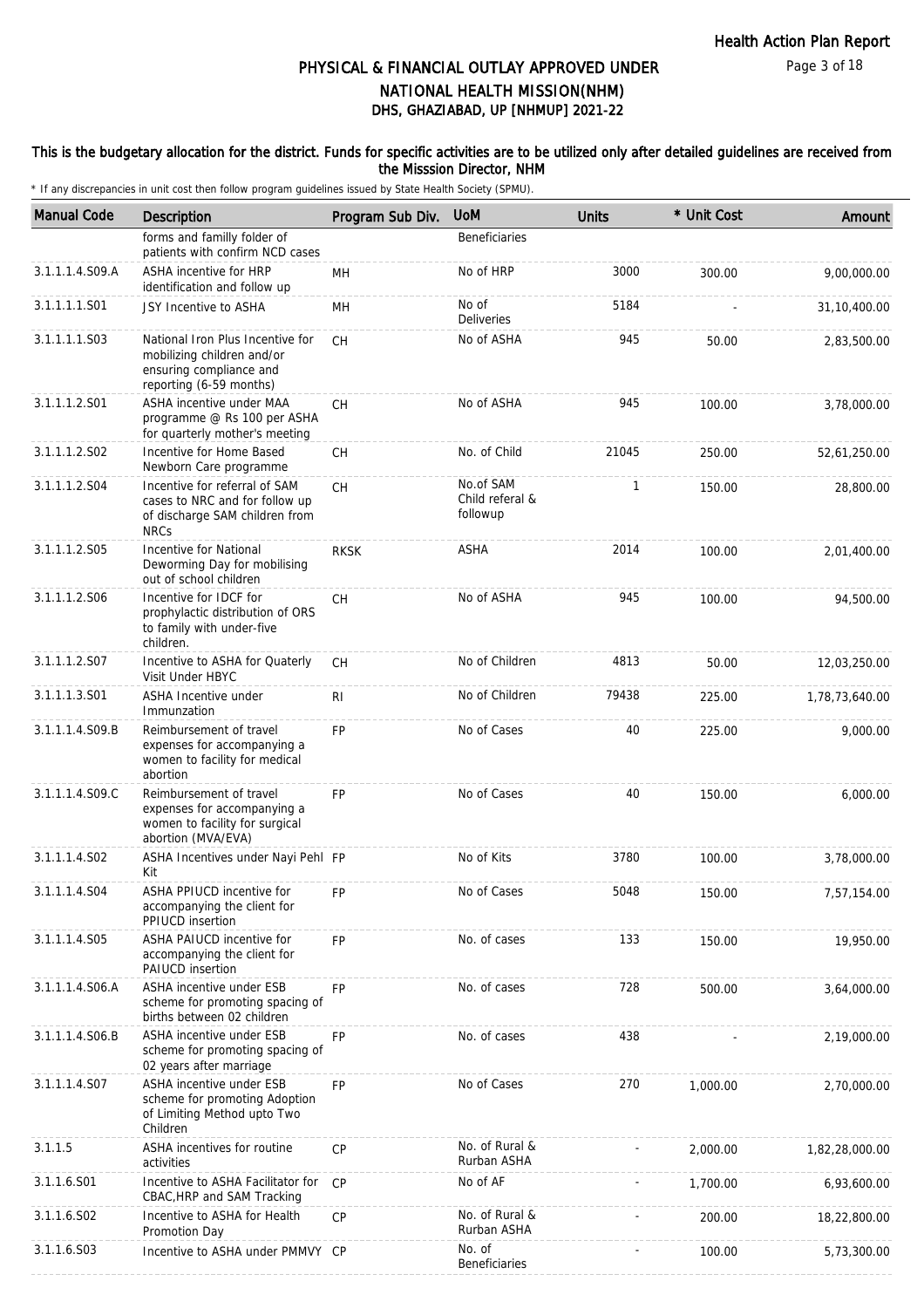### This is the budgetary allocation for the district. Funds for specific activities are to be utilized only after detailed guidelines are received from the Misssion Director, NHM

| <b>Manual Code</b> | Description                                                                                                                       | Program Sub Div. | <b>UoM</b>                            | <b>Units</b> | * Unit Cost | Amount         |
|--------------------|-----------------------------------------------------------------------------------------------------------------------------------|------------------|---------------------------------------|--------------|-------------|----------------|
| 3.1.1.6.S04        | ASHA Beema- Pradhan Mantri<br>Jeevan Jyoti & Suraksh Bima<br>Yojna                                                                | CP               |                                       |              |             | 3,01,746.00    |
| 3.1.3.1.1.S01      | Asha/ Asha Sangni Uniform                                                                                                         | CP               | No. of<br>Rural.Rurban<br>ASHA & AF   |              | 600.00      | 5,11,800.00    |
| 3.1.3.1.1.S02      | Asha/ Asha Sangni Umbrella                                                                                                        | CP               | No. of<br>Rural, Rurban<br>ASHA & AF  |              | 200.00      | 1,70,600.00    |
| 3.1.3.1.3          | Awards to ASHA's/Link workers                                                                                                     | <b>CP</b>        | No. of<br>Rural, Urban<br>Rurban ASHA |              | 300.00      | 3,76,800.00    |
| 3.1.3.1.6          | Supervision costs by ASHA<br>facilitators (Shangni) (12<br>months)                                                                | CP               | No of AF                              |              | 7,200.00    | 29,37,600.00   |
| 3.1.1.1.3.S02.A    | Mobilization of children through<br>ASHA or other mobilizers                                                                      | R <sub>l</sub>   | No of Session                         | 51058        | 150.00      | 76,58,700.00   |
| 3.1.3.5.S01        | Incentive for other link workers<br>for Prepration of Due List of<br>Childrens to be immunized                                    | RI.              | No of Session                         | 240          | 100.00      | 24,000.00      |
| 3.1.2.10.S03       | Incentive to ASHA Cluster<br>Meeting                                                                                              | <b>CP</b>        |                                       |              |             | 5,37,400.00    |
| 3.2.3.1.1          | Treatment Supporter<br>Honorarium (Rs 1000)                                                                                       | CD-RNTCP         |                                       |              |             | 69,30,000.00   |
| 3.2.3.1.2          | <b>Treatment Supporter</b><br>Honorarium (Rs 5000)                                                                                | CD-RNTCP         |                                       |              |             | 7,38,000.00    |
| 3.2.3.1.3          | Incentive for informant (Rs 500)                                                                                                  | CD-RNTCP         |                                       |              |             | 8,04,600.00    |
| 3.2.3.1.4.S01      | <b>State/District TB Forums</b>                                                                                                   | CD-RNTCP         |                                       |              |             | 5,000.00       |
| 3.2.3.1.4.S02      | <b>Community Engagement</b><br>activities /Incentive for<br>community<br>volunteers/supervisors /LT etc<br>undertaking ACF        | CD-RNTCP         |                                       |              |             | 24,20,000.00   |
| 3.2.2.1.1.S01      | Operational cost for Spray<br>Wages                                                                                               | CD-NVBDCP        |                                       |              |             | 4,09,243.00    |
| 3.3.3.2            | Training of PRI's<br>representatives/ Police<br>personnel/ Teachers/ Transport<br>personnel/ NGO personnel/<br>other stakeholders | NCD-NTCP         |                                       | $\mathbf{1}$ |             | 30,000.00      |
| 3.3.3.3            | Training of PRI under National<br>Program for Climate Change and<br>Human Health (NPCCHH)                                         | NCD-NPCCHH       |                                       | 1            |             | 70,000.00      |
| 3.3.4.S01          | AAA Platform                                                                                                                      | CP               | No. of Rural &<br>Rurban ASHA         |              | 75.00       | 15,48,450.00   |
| 4.1.1              | <b>District Hospitals</b>                                                                                                         | <b>CP</b>        | No. of DH                             | 3            | 5,00,000.00 | 15,00,000.00   |
| 4.1.3              | <b>Community Health Centers</b>                                                                                                   | CP               | No of CHC                             | 5            | 2,50,000.00 | 12,50,000.00   |
| 4.1.4              | <b>Primary Health Centers</b>                                                                                                     | <b>CP</b>        | No of PHC                             | 15           | 87,500.00   | 13,12,500.00   |
| 4.1.5              | Sub Centers                                                                                                                       | CP               | No. of Sub<br>Centre                  |              | 10,000.00   | 13,70,000.00   |
| 4.1.6              | Village Health Sanitation &<br><b>Nutrition Committee</b>                                                                         | <b>CP</b>        | No. of VHSNC                          |              | 10,000.00   | 17,80,000.00   |
| 4.1.7.S01          | H&WC Additional Untied Grant-<br><b>SC</b>                                                                                        | CP               | No. of HWC-<br><b>SC</b>              |              | 30,000.00   | 23,20,000.00   |
| 4.1.7.S02          | H&WC Additional Untied Grant-<br>PHC                                                                                              | CP               | No. of HWC-<br>PHC                    |              | 50,000.00   | 7,00,000.00    |
| 5.1.1.2.8          | Infrastructure strengthening of<br>SC to H&WC                                                                                     | CP               | No. of HWC-<br><b>SC</b>              |              | 7,00,000.00 | 1,10,00,000.00 |
| 5.1.1.2.9          | Infrastructure strengthening of<br>PHC to H&WC                                                                                    | CP               | No. of HWC-<br>PHC                    |              | 2,74,000.00 | 2,74,000.00    |
| 5.1.2              | Sub Centre Rent and<br>Contingencies                                                                                              | CP               |                                       |              |             | 6,84,000.00    |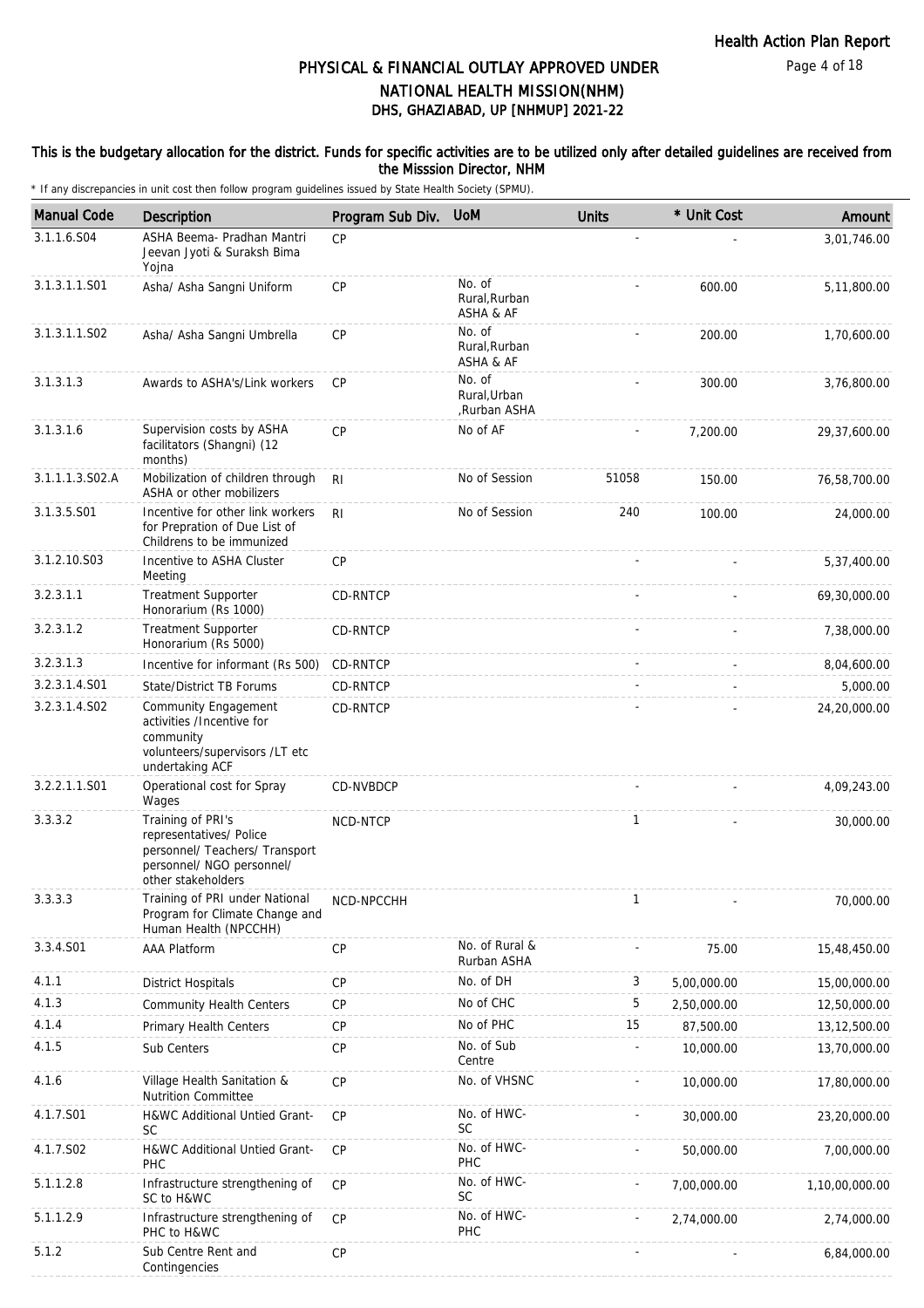### This is the budgetary allocation for the district. Funds for specific activities are to be utilized only after detailed guidelines are received from the Misssion Director, NHM

| <b>Manual Code</b> | Description                                                               | Program Sub Div.  | <b>UoM</b>                               | <b>Units</b>             | * Unit Cost | Amount       |
|--------------------|---------------------------------------------------------------------------|-------------------|------------------------------------------|--------------------------|-------------|--------------|
| 5.3.3              | Blood bank/ Blood storage/ Day<br>care centre for<br>hemoglobinopathies   | <b>BLOOD CELL</b> | Lumpsump                                 |                          |             | 1,00,000.00  |
| 5.3.9              | Safety Pits                                                               | RI                | No of piece                              | 29                       | 6,000.00    | 1,74,000.00  |
| 5.3.14             | Civil Works under RNTCP                                                   | CD-RNTCP          |                                          | $\overline{\phantom{a}}$ |             | 1,60,000.00  |
| 6.1.1.1.2.S02      | FRU Strengthening                                                         | MН                | List of<br><b>Different</b><br>Equipment |                          |             | 5,20,599.00  |
| 6.1.1.1.5          | Any other Equipment<br>(Instrument and Equipment for<br>HWC)              | MH                | List of<br>Different<br>Equipment        | 4                        |             | 8,00,000.00  |
| 6.1.1.2.4.S05      | Procurement of Phototherepy for CH<br><b>NBSU</b>                         |                   | No of Units                              | 2                        | 65,000.00   | 1,30,000.00  |
| 6.1.1.2.4.S06      | Procurement of Radiant Warmer CH<br>for NBSU                              |                   | No of Units                              | 4                        | 65,000.00   | 2,40,000.00  |
| 6.1.1.3.3          | Minilap kits                                                              | FP                | No of Kits                               | 2                        | 3,000.00    | 6,000.00     |
| 6.1.1.3.5          | PPIUCD forceps                                                            | FP                | No of Kelly<br>forcep                    | 20                       | 600.00      | 12,000.00    |
| 6.1.5.1.1          | Grant-in-aid for Vision Centre<br>(PHC) (Govt.)                           | NCD-NPCB          |                                          |                          |             | 1,00,000.00  |
| 6.1.1.21.1         | Recurring GIA: Machinery &<br>Equipment for DH                            | NCD-NPHCE         |                                          | 1                        |             | 1,50,000.00  |
| 6.1.5.5            | Procurement for Universal<br>Screening of NCDs                            | NCD-NPCDCS        |                                          | $\mathbf{1}$             |             | 34,56,000.00 |
| 6.1.2.6.F1.S03     | IT Recurring Expenses for PHC                                             | CP                |                                          |                          |             | 65,000.00    |
| 6.1.2.6.F1.S04     | Laptop for HWC-PHC                                                        | CP                |                                          |                          |             | 65,000.00    |
| 6.1.4.3.1          | <b>MCR</b>                                                                | CD-NLEP           |                                          |                          |             | 1,20,000.00  |
| 6.1.4.3.2          | Aids/Appliance                                                            | CD-NLEP           |                                          |                          |             | 17,000.00    |
| 6.1.4.3.3          | Equipment                                                                 | CD-NLEP           |                                          |                          |             | 5,000.00     |
| 6.1.6.1            | Repairs of Laparoscopes                                                   |                   | No of<br>Laproscopes                     | 3                        | 25,000.00   | 75,000.00    |
| 6.2.1.1.A7.S05.b   | Drugs & Consumables Normal<br>Delivery L2 Facility                        | <b>MH</b>         | No of<br>Deliveries                      | 7300                     |             | 2,92,000.00  |
| 6.2.1.1.A7.S05.c   | Drugs & Consumables Normal<br>Delivery L3 Facility                        | MH                | No of<br><b>Deliveries</b>               | 5200                     |             | 4,16,000.00  |
| 6.2.1.1.A7.S05.d   | Drugs & Consumables Caesarean MH<br>Delivery L3 Facility                  |                   | No of<br>Deliveries                      | 1400                     |             | 5,04,000.00  |
| 6.2.1.2.2.12       | AEFI kit under RI Program                                                 | RI                | No. of Kits                              | 74                       | 200.00      | 14,800.00    |
| 6.2.1.3.1          | Nayi Pehl Kit                                                             | FP                | No of Kits                               | 3780                     | 220.00      | 8,31,600.00  |
| 6.2.1.5.1          | Medicine for Mobile health team                                           | <b>RBSK</b>       | No of Team                               | 8                        | 5,000.00    | 40,000.00    |
| 6.2.1.6.1          | Red/Black plastic bags et                                                 | R <sub>l</sub>    | No of Session                            | 40500                    | 9.00        | 3,64,500.00  |
| 6.2.1.6.2          | Bleach/Hypochlorite solution/<br>Twin bucket                              | R <sub>l</sub>    | No of Facilities                         |                          |             | 46,500.00    |
| 6.2.2.1.4          | Replenishment of ASHA HBNC<br>kits                                        | <b>CP</b>         | No of ASHA                               |                          | 150.00      | 86,700.00    |
| 6.2.2.2.2          | Drugs and Supplies for blood<br>related disorders-<br>Haemoglobinopathies | <b>BLOOD CELL</b> |                                          |                          |             | 2,20,000.00  |
| 6.2.2.4.1          | Drugs & Supplies for Ayush                                                | AYUSH             | No of Doctors                            | 27                       | 50,000.00   | 13,50,000.00 |
| 6.2.2.6.1          | Lab strengthening of SHC - HWC                                            | CP                |                                          |                          |             | 18,60,000.00 |
| 6.2.2.6.2          | Lab strengthening of PHC - HWC CP                                         |                   |                                          |                          |             | 5,20,000.00  |
| 6.2.3.1.1          | Chloroquine phosphate tablets                                             | CD-NVBDCP         |                                          |                          |             | 20,000.00    |
| 6.2.3.1.2          | Primaquine tablets 2.5 mg                                                 | CD-NVBDCP         |                                          |                          |             | 10,000.00    |
| 6.2.3.1.3          | Primaguine tablets 7.5 mg                                                 | CD-NVBDCP         |                                          |                          |             | 20,000.00    |
| 6.2.3.1.8          | Dengue NS1 antigen kit                                                    | CD-NVBDCP         |                                          |                          |             | 22,000.00    |
| 6.2.3.1.10         | Pyrethrum extract 2% for spare                                            | CD-NVBDCP         |                                          |                          |             | 1,00,000.00  |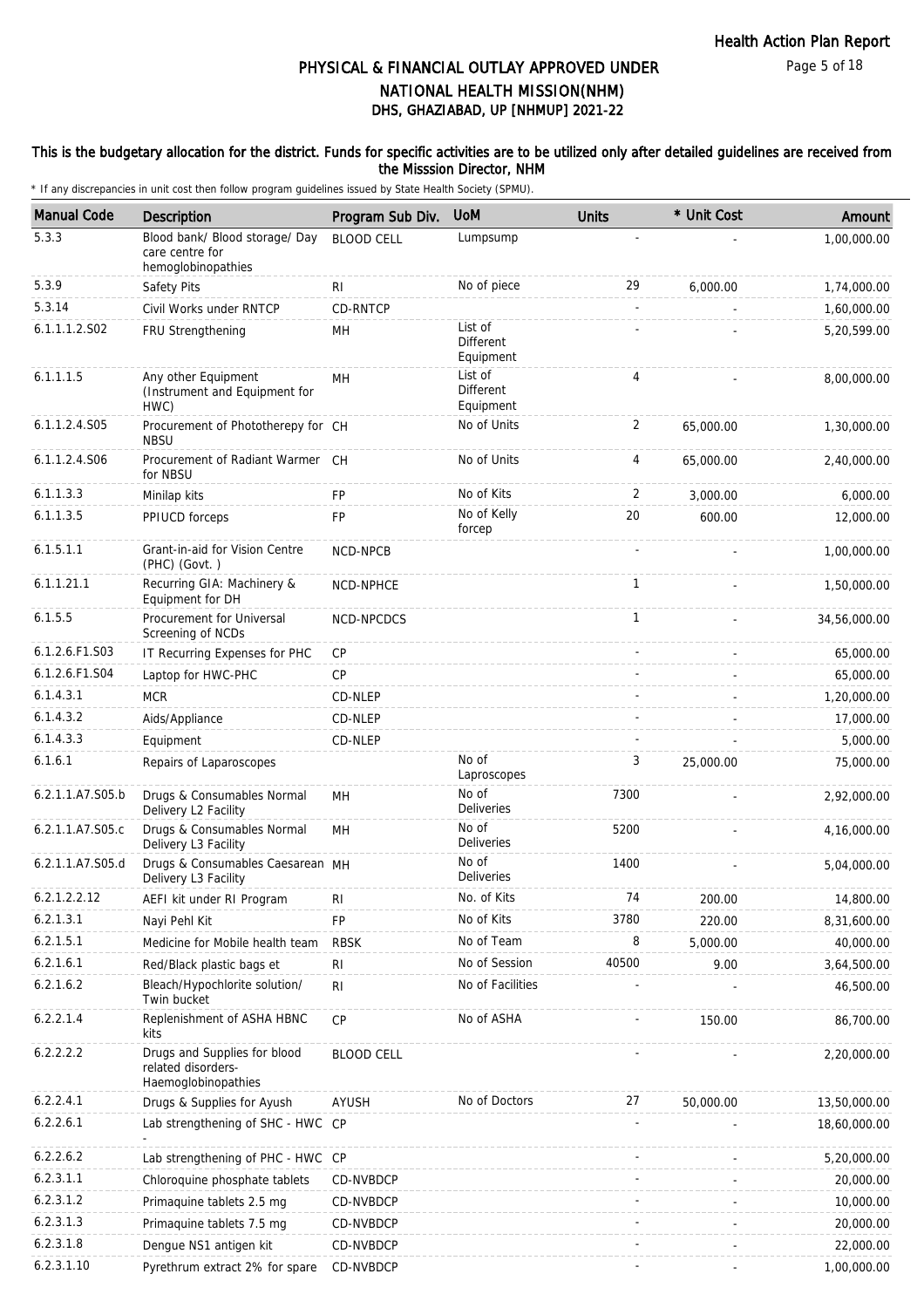Page 6 of 18

## DHS, GHAZIABAD, UP [NHMUP] 2021-22 PHYSICAL & FINANCIAL OUTLAY APPROVED UNDER NATIONAL HEALTH MISSION(NHM)

### This is the budgetary allocation for the district. Funds for specific activities are to be utilized only after detailed guidelines are received from the Misssion Director, NHM

| <b>Manual Code</b> | Description                                                                                                | Program Sub Div. | <b>UoM</b>                                                | <b>Units</b> | * Unit Cost | Amount         |
|--------------------|------------------------------------------------------------------------------------------------------------|------------------|-----------------------------------------------------------|--------------|-------------|----------------|
|                    | spray                                                                                                      |                  |                                                           |              |             |                |
| 6.2.3.1.12         | RDT Malaria - bi-valent (For Non CD-NVBDCP<br>Project states)                                              |                  |                                                           |              |             | 2,13,500.00    |
| 6.2.3.2.1          | Supportive drugs, lab. Reagents                                                                            | CD-NLEP          |                                                           |              |             | 13,000.00      |
| 6.2.3.3.1          | Laboratory Materials                                                                                       | CD-RNTCP         |                                                           |              |             | 26,23,400.00   |
| 6.2.3.3.2          | Procurement of Drugs                                                                                       | CD-RNTCP         |                                                           |              |             | 11,50,000.00   |
| 6.2.4.1.1          | Assistance for<br>consumables/drugs/medicines to<br>the Govt./District Hospital for<br>Cat sx etc          | <b>NCD-NPCB</b>  | No of Cases                                               |              |             | 28,55,280.00   |
| 6.2.4.5.1          | Drugs & Consumables for NCD<br>Management (incl. Diabetes,<br>Hypertension, Strokes etc)for<br>whole dist. | NCD-NPCDCS       |                                                           | 1            |             | 2,00,000.00    |
| 6.2.4.5.3          | Drugs & Diagnostic for NCD<br>Management incl. Diabetes,<br>Hypertension, Strokes etc                      | NCD-NPCDCS       |                                                           |              |             | 1,50,000.00    |
| 6.2.4.5.6          | Drugs & supplies for Universal<br>Screening of NCDs                                                        | NCD-NPCDCS       |                                                           | $\mathbf{1}$ |             | 20,16,000.00   |
| $6.1.3.2.a.$ S01   | Free Diagnostics for Pregnant<br>women under JSSK - USG on<br>PPP for PMSMA                                | MH               | No of ANC                                                 | 1200         |             | 3,60,000.00    |
| 6.1.3.2.a.S02      | Free Diagnostics for Pregnant<br>women under JSSK- AVD for for<br>HIV & Syphilis at VHNDs                  | MН               | No of ANC                                                 | 155          |             |                |
| 6.1.3.2.a. S03     | Free Diagnostics for Pregnant<br>women under JSSK-MH                                                       | MН               | No of ANC                                                 | 75500        |             | 7,55,000.00    |
| 6.1.3.2.b          | Free Diagnostics for Sick infants<br>under JSSK                                                            | CH               | No of Units                                               | 1            |             | 1,20,000.00    |
| 6.3.1.S03          | Any other (please specify)                                                                                 |                  |                                                           |              |             | 8,00,000.00    |
| 7.5.1              | Tribal Patient Support &<br><b>Transportation Charges</b>                                                  | CD-RNTCP         |                                                           |              |             | 1,31,200.00    |
| 7.5.2              | Sample collecton &<br>transportation charges                                                               | CD-RNTCP         |                                                           |              |             | 8,13,650.00    |
| 8.1.1.1            | ANMs - MH                                                                                                  | MН               | No of MH ANM                                              | 63           |             | 1,28,51,393.00 |
| 8.1.1.1.S01        | ANM For New Sub-Center - CP                                                                                | CP               |                                                           |              |             | 3,29,959.00    |
| 8.1.1.2.S01        | Staff Nurses-100 Beded MCH<br>Wing Neotology                                                               | MH               | No of MCH<br>Neonatology<br>trained Staff<br><b>Nurse</b> |              |             | 55,62,162.00   |
| 8.1.1.2.S02        | Staff Nurses-100 Beded MCH<br>Wing nursing sister                                                          | MH               | No of MCH<br><b>Nursing Sister</b>                        |              |             | 12,44,938.00   |
| 8.1.1.2.S05        | Staff Nurses-MH                                                                                            | MH               | No of MH<br><b>Staff Nurse</b>                            | 41           |             | 1,23,08,777.00 |
| 8.1.1.2.S11        | Staff Nurse HWC - CP                                                                                       | CP               |                                                           |              |             | 27,33,326.00   |
| 8.1.1.2.S12        | Staff Nurses HWC - MH                                                                                      | MH               |                                                           | 12           |             | 14,40,936.00   |
| 8.1.1.5.S01        | Laboratory Technicians -100<br>Beded MCH Wing                                                              | MH               | No of MCH<br>Laboratory<br>Technician                     |              |             | 9,80,862.00    |
| 8.1.1.5.S02        | Laboratory Technicians -HR                                                                                 | <b>HR</b>        |                                                           | 10           |             | 26,48,160.00   |
| 8.1.1.5.S04        | Laboratory Technicians - RNTCP                                                                             | CD-RNTCP         |                                                           |              |             | 59,17,848.00   |
| 8.1.1.6.S05        | OT Technician                                                                                              | <b>MIS</b>       | No of MH OT<br>technician                                 |              |             | 7,09,200.00    |
| 8.1.1.6.S06        | OT Technician-MCH Wing                                                                                     | MН               | No of MCH OT<br>Technician                                |              |             | 3,48,035.00    |
| 8.1.1.9            | Radiographer/ X-ray technician                                                                             | <b>HR</b>        |                                                           | 1            |             | 2,64,816.00    |
| 8.1.1.12.S02       | Para Medical Worker CD-NLEP                                                                                | CD-NLEP          |                                                           |              |             | 6,49,505.00    |
| 8.1.2.1.S01        | Obstetricians and Gynaecologists MH<br>-100 Beded MCH Wing                                                 |                  | No of MCH<br>Obstetricians                                |              |             | 42,55,200.00   |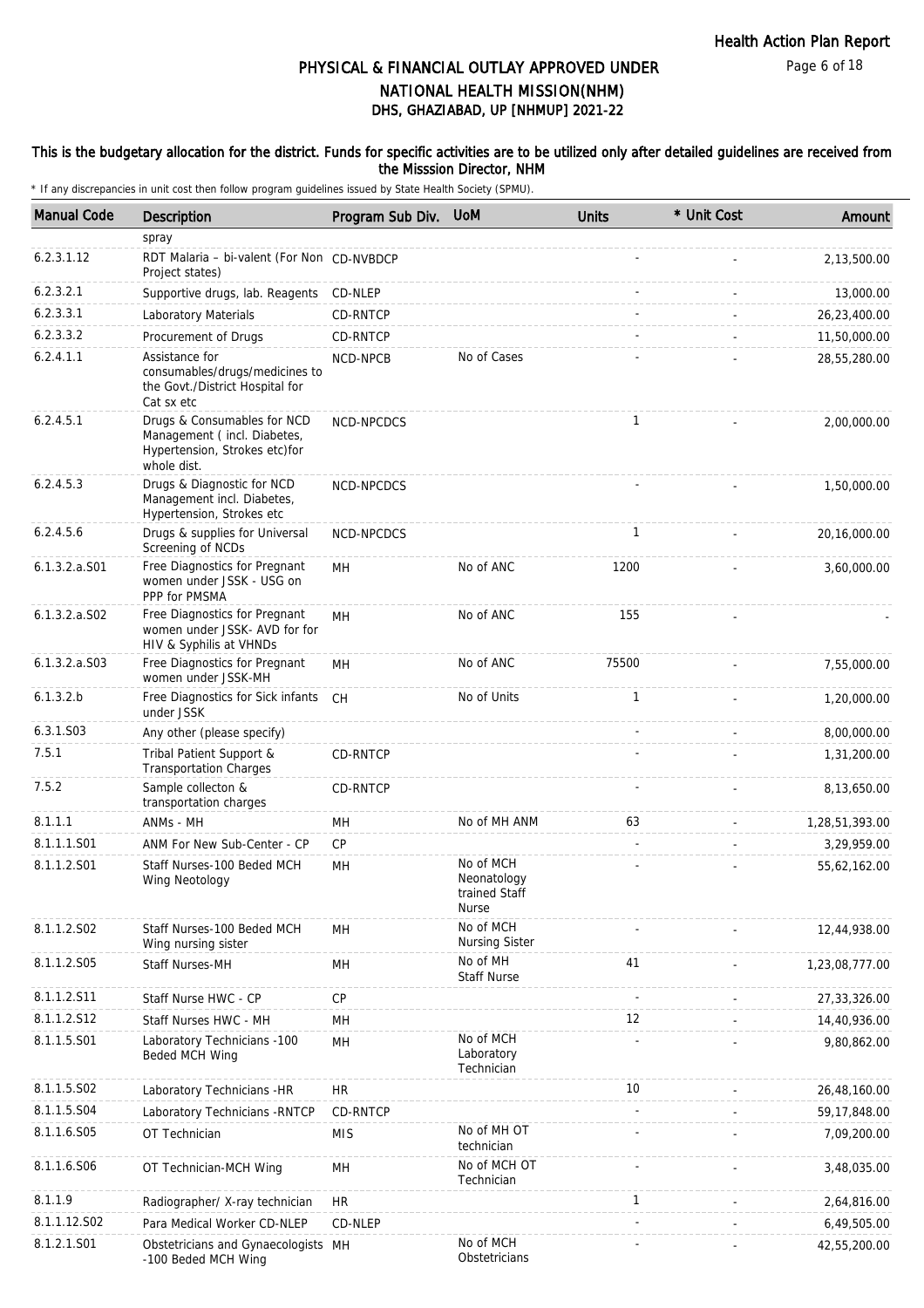### This is the budgetary allocation for the district. Funds for specific activities are to be utilized only after detailed guidelines are received from the Misssion Director, NHM

| <b>Manual Code</b> | Description                                                                              | Program Sub Div. | <b>UoM</b>                                             | <b>Units</b>   | * Unit Cost | Amount         |
|--------------------|------------------------------------------------------------------------------------------|------------------|--------------------------------------------------------|----------------|-------------|----------------|
|                    |                                                                                          |                  | and<br>Gynaecologist<br>S                              |                |             |                |
| 8.1.2.1.S04        | Obstetricians and Gynaecologists MH<br>-MH                                               |                  | No of MH<br>Obstetricians<br>and<br>Gynaecologist<br>S |                |             | 36,60,000.00   |
| 8.1.2.2.S01        | Paediatricians- 100 Beded MCH<br>Wing                                                    | <b>MH</b>        | No of MCH<br>Pediatrician                              |                |             | 47,62,800.00   |
| 8.1.2.3.S02        | Anaesthetists -100 Beded MCH<br>Wing                                                     | MH               | No of MCH<br>Anesthetic                                |                |             | 32,40,000.00   |
| 8.1.2.3.S04        | Anaesthetists - DH Strengthening                                                         | HS               |                                                        |                |             | 12,00,000.00   |
| 8.1.2.3.S05        | Anaesthetists -MH                                                                        | MH               | No of MH<br>Anesthetic                                 |                |             | 36,60,000.00   |
| 8.1.2.4.S02        | Surgeons-DH Strengthening                                                                | <b>HS</b>        |                                                        |                |             | 12,00,000.00   |
| 8.1.2.5.S01        | Radiologists- 100 Beded MCH<br>Wing                                                      | MH               | No of MCH<br>Radiologist                               |                |             | 11,70,000.00   |
| 8.1.2.6.S01        | Pathologists/ Haemotologists-<br>100 Beded MCH Wing                                      | MН               | No of MCH<br>Pathologist                               |                |             | 15,87,600.00   |
| 8.1.2.6.S03        | Pathologists/ Haemotologists-<br>DH Strengthening                                        | <b>HS</b>        |                                                        |                |             | 12,00,000.00   |
| 8.1.3.10.S01       | FRU Operationalization for<br>Gynae & anesthetist specialist on<br>call from govt sector | MH               | No of C<br>Section                                     | 8              |             | 24,000.00      |
| 8.1.3.10.S02       | FRU Operationalization<br>Gynecologists specialist on call<br>from pvt sector            | MH               | No of C<br>Section                                     | 4              |             | 18,000.00      |
| 8.1.3.10.S03       | FRU Operationalization<br>anesthetist specialist on call for<br>from pvt sector          | MH               | No of C<br>Section                                     | 4              |             | 12,000.00      |
| 8.1.4.1.S01        | Dental Surgeons- DH &CHC                                                                 | HR.              |                                                        | 4              |             | 27,93,504.00   |
| 8.1.5.S03          | Medical Officers - MH                                                                    | MН               | No of MH LMO                                           | $\sim$         |             | 26,07,000.00   |
| 8.1.5.S06          | Medical Officers -CD-RNTCP                                                               | CD-RNTCP         |                                                        |                |             | 20,26,000.00   |
| 8.1.6.1            | <b>AYUSH MOS</b>                                                                         | <b>AYUSH</b>     |                                                        | 27             |             | 1,38,69,614.00 |
| 8.1.6.2            | Pharmacist - AYUSH                                                                       | AYUSH            |                                                        | 7              |             | 12,82,747.00   |
| 8.1.7.1.1          | MOs- AYUSH                                                                               | <b>RBSK</b>      |                                                        | 19             |             | 75,13,056.00   |
| 8.1.7.1.2.S02      | MOs-Dental MO/ BDS                                                                       | <b>RBSK</b>      |                                                        | 3              |             | 21,40,740.00   |
| 8.1.7.1.3          | <b>Staff Nurse</b>                                                                       | <b>RBSK</b>      |                                                        | 3              |             | 10,09,152.00   |
| 8.1.7.1.4          | ANM                                                                                      | <b>RBSK</b>      |                                                        | 8              |             | 12,51,792.00   |
| 8.1.7.1.5.S01      | Para Medical Worker                                                                      | <b>RBSK</b>      |                                                        | 5              |             | 12, 11, 040.00 |
| 8.1.7.1.5.S02      | Pharmacists                                                                              | <b>RBSK</b>      |                                                        | 6              |             | 9,39,638.00    |
| 8.1.7.2.1.S01      | Paediatrician                                                                            | <b>RBSK</b>      |                                                        | $\mathbf{1}$   |             | 13,23,000.00   |
| 8.1.7.2.2.S01      | <b>MO MBBS</b>                                                                           | <b>RBSK</b>      |                                                        | $\mathbf{1}$   |             | 7,93,800.00    |
| 8.1.7.2.3.S01      | MO, Dental                                                                               | <b>RBSK</b>      |                                                        | 1              |             | 6,61,500.00    |
| 8.1.7.2.4          | <b>Staff Nurse</b>                                                                       | <b>RBSK</b>      |                                                        | $\overline{2}$ |             | 6,61,512.00    |
| 8.1.7.2.5          | Physiotherapist                                                                          | <b>RBSK</b>      |                                                        | $\mathbf{1}$   |             | 3,96,900.00    |
| 8.1.7.2.6          | Audiologist & speech therapist                                                           | <b>RBSK</b>      |                                                        | $\mathbf{1}$   |             | 5,29,200.00    |
| 8.1.7.2.7          | Psychologist                                                                             | <b>RBSK</b>      |                                                        | $\mathbf{1}$   |             | 4,63,056.00    |
| 8.1.7.2.8          | Optometrist                                                                              | <b>RBSK</b>      |                                                        | $\mathbf{1}$   |             | 3,96,900.00    |
| 8.1.7.2.9          | Early interventionist cum special<br>educator                                            | <b>RBSK</b>      |                                                        | 1              |             | 4,63,056.00    |
| 8.1.7.2.11         | Lab technician                                                                           | <b>RBSK</b>      |                                                        | 2              |             | 6,61,512.00    |
| 8.1.7.2.12.S01     | Dental Technician                                                                        | <b>RBSK</b>      |                                                        | $\mathbf{1}$   |             | 3,30,756.00    |
| 8.1.7.2.12.S02     | Counseller                                                                               | <b>RBSK</b>      |                                                        | $\mathbf{1}$   |             | 3,30,756.00    |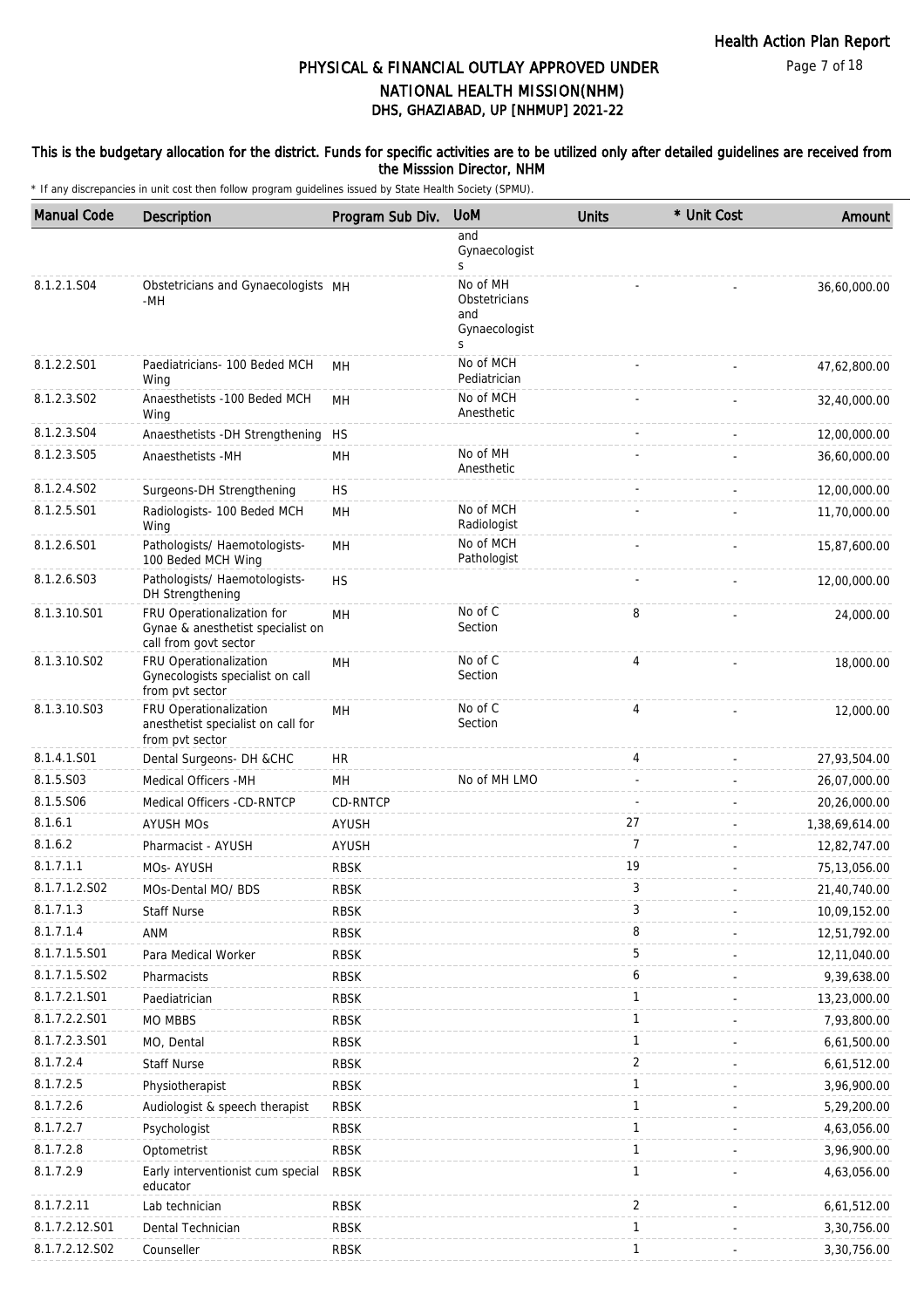### This is the budgetary allocation for the district. Funds for specific activities are to be utilized only after detailed guidelines are received from the Misssion Director, NHM

| <b>Manual Code</b> | Description                                                                  | Program Sub Div.  | <b>UoM</b>                     | <b>Units</b> | * Unit Cost | Amount       |
|--------------------|------------------------------------------------------------------------------|-------------------|--------------------------------|--------------|-------------|--------------|
| 8.1.8.1            | <b>Medical Officers</b>                                                      | CH                | No. of Mos                     | $\mathbf{1}$ |             | 7,56,000.00  |
| 8.1.8.2            | <b>Staff Nurse</b>                                                           | СH                | No. of SNs                     | 4            |             | 14,08,210.00 |
| 8.1.8.3            | Cook cum caretaker                                                           | CH                | No. of Cook<br>cum Caretaker   | 2            |             | 3,24,590.00  |
| 8.1.8.5            | Feeding demonstrator for NRC                                                 | СH                | No. of FDs                     | 1            |             | 2,89,952.00  |
| 8.1.9.1.S01        | Paediatrician SNCU-CH                                                        | CH                | No. of<br>Peadiatrician        | 3            |             | 43,20,000.00 |
| 8.1.9.3.S01        | Staff Nurse - SNCU/KMC                                                       | CН                | No. of SNs                     | 12           |             | 40,20,444.00 |
| 8.1.9.3.S02        | Staff Nurse -NBSU                                                            | <b>CH</b>         | No. of SNs                     | 9            |             | 19,00,433.00 |
| 8.1.9.6.S02        | Others- SNCU Staff (Ward<br>Aaya/ Cleaner/ Security Guard)                   | CH                |                                | 9            |             | 16,09,484.00 |
| 8.1.9.6.S03        | Others- SNCU Staff DEO                                                       | <b>CH</b>         | no. of Posts                   | $\mathbf{1}$ |             | 2,49,046.00  |
| 8.1.12.1           | Mid-level Service Provider                                                   | CP                |                                |              |             | 70,27,575.00 |
| 8.1.12.2           | Performance incentive for Mid-<br>level service providers                    | <b>CP</b>         | No. of HWC-<br>CHO             |              | 15,000.00   | 29,70,000.00 |
| 8.1.13.1.S02       | Counsellor -RKSK                                                             | <b>RKSK</b>       |                                | 2            |             | 5,36,320.00  |
| 8.1.13.1.S03       | Counsellor - RMNCHA-FW                                                       | FP                | No of<br>Counsellors/m<br>onth | $\mathbf{1}$ | 15,073.00   | 2,13,968.00  |
| 8.1.13.1.S04       | Counsellor - RNTCP                                                           | CD-RNTCP          |                                |              |             | 2,53,000.00  |
| 8.1.13.4.S03       | Microbiologists-CD-IDSP                                                      | CD-IDSP           |                                |              |             | 9,10,174.00  |
| 8.1.13.5           | Audiometrician/ Audiologist-<br>NCD-NPPCD                                    | NCD-NPPCD         |                                |              |             | 3,60,000.00  |
| 8.1.13.10          | TBHV-CD-RNTCP                                                                | CD-RNTCP          |                                |              |             | 77,78,620.00 |
| 8.1.13.18          | Audiometrics Asstt.NCD-NPPCD                                                 | NCD-NPPCD         |                                |              |             | 1,98,450.00  |
| 8.1.13.19          | Instructor for Hearing Imapired<br>Children-NCD-NPPCD                        | NCD-NPPCD         |                                |              |             | 1,98,450.00  |
| 8.1.13.22.S03      | Dietician/ Nutritionist UPHSSP                                               | <b>HS</b>         |                                |              |             | 4,08,870.00  |
| 8.1.13.22.S04      | Lab Technician UPHSSP                                                        | <b>HS</b>         |                                |              |             | 3,63,041.00  |
| 8.1.13.22.S06      | OT Technician UPHSSP                                                         | <b>HS</b>         |                                |              |             | 5,44,562.00  |
| 8.1.13.22.S07      | Rogi Sahayata Kendra Manager                                                 | QA                |                                | 3            |             | 6,98,400.00  |
| 8.1.13.22.S09      | Staff Nurse UPHSSP                                                           | <b>HS</b>         |                                |              |             | 84,69,881.00 |
| 8.1.13.22.S10      | X-Ray Technician UPHSSP                                                      | <b>HS</b>         |                                |              |             | 3,63,041.00  |
| 8.1.13.22.S12      | Physiotherapist UPHSSP                                                       | HS                |                                |              |             | 2,13,926.00  |
| 8.1.13.22.S13      | Rogi Sahayata Kendra Operator                                                | QA                |                                | 3            |             | 5,08,997.00  |
| 8.1.13.22.S14      | Ward Aaya/Boy UPHSSP                                                         | <b>HS</b>         |                                |              |             | 13,42,463.00 |
| 8.1.14.1.S01       | MO (Blood Bank)                                                              | <b>BLOOD CELL</b> |                                |              |             | 9,56,000.00  |
| 8.1.14.2           | <b>Staff Nurse</b>                                                           | <b>BLOOD CELL</b> |                                |              |             | 1,14,000.00  |
| 8.1.14.4.S02       | Lab Technician (BB)                                                          | <b>BLOOD CELL</b> |                                |              |             | 7,77,000.00  |
| 8.1.14.5.S02       | Others- Lab Technicians                                                      | <b>BLOOD CELL</b> |                                |              |             | 11,09,000.00 |
| 8.1.14.5.S03       | Others-Lab Attendant                                                         | <b>BLOOD CELL</b> |                                |              |             | 4,48,000.00  |
| 8.1.14.5.S05       | Others-Lab Attendant - BSU                                                   | <b>BLOOD CELL</b> |                                |              |             | 4,00,000.00  |
| 8.1.16.2.S01       | Cold Chain Handlers                                                          | RI.               |                                |              |             | 2,10,899.00  |
| 8.1.16.6.S01       | Data Entry Operator BB                                                       | <b>BLOOD CELL</b> |                                |              |             | 1,44,000.00  |
| 8.1.16.7.S02       | Sweeper- NCD- Blood bank                                                     | <b>BLOOD CELL</b> |                                |              |             | 2,89,000.00  |
| 8.1.16.7.S03       | Sweeper-NCD-Blood Storage<br>Unit                                            | <b>BLOOD CELL</b> |                                |              |             | 2,89,000.00  |
| 8.1.16.7.S05       | Cleaner -NRC                                                                 | СH                | no. of Posts                   | $\mathbf{1}$ |             | 1,78,831.00  |
| 8.4.1              | Additional Allowances/<br>Incentives to Medical Officers                     | MH                |                                | 10           |             | 2,40,000.00  |
| 8.4.7              | Incentive to provider for PPIUCD<br>services @Rs 150 per PPIUCD<br>insertion | <b>FP</b>         | No of Cases                    | 10878        | 150.00      | 16,31,700.00 |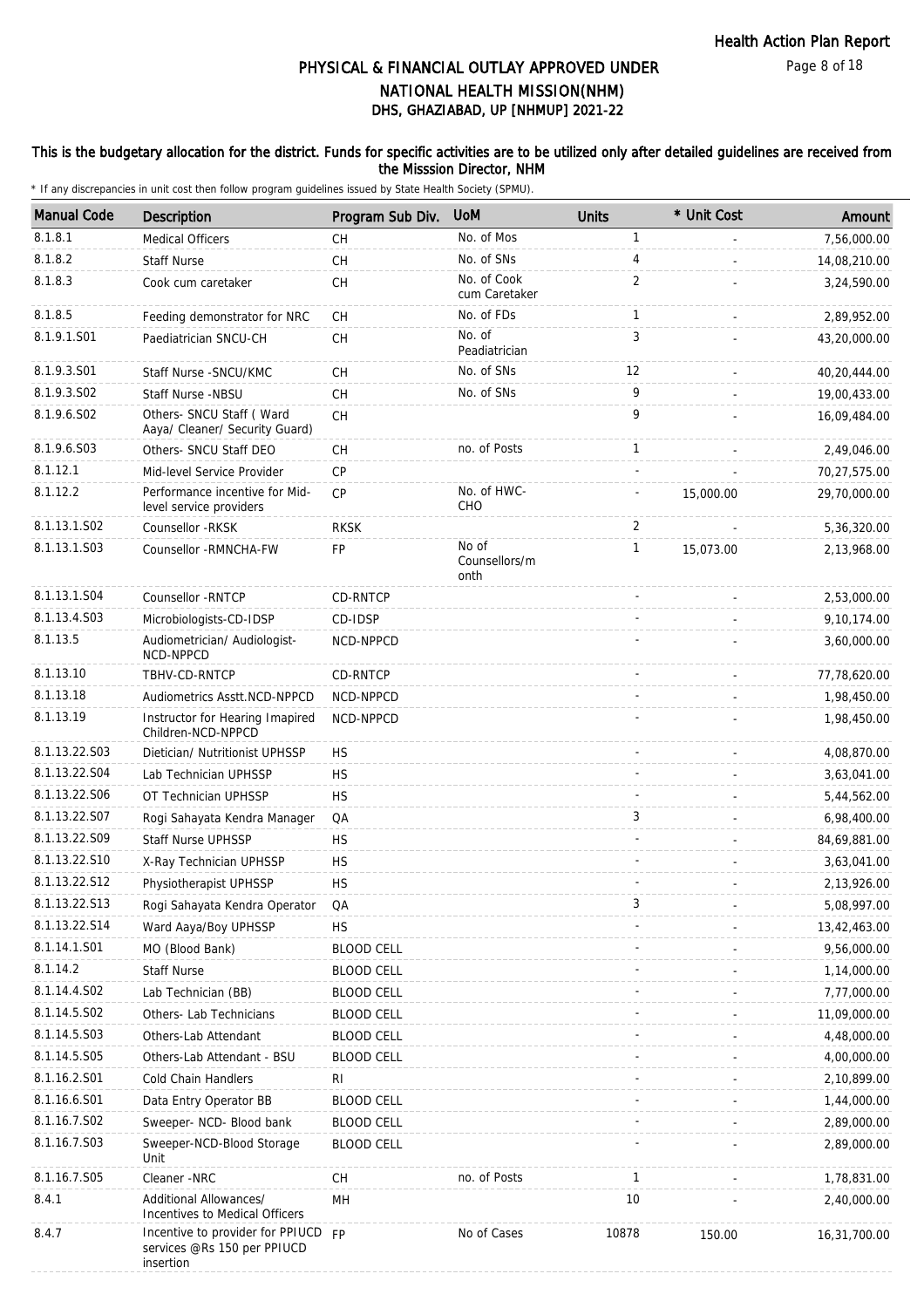Page 9 of 18

## DHS, GHAZIABAD, UP [NHMUP] 2021-22 PHYSICAL & FINANCIAL OUTLAY APPROVED UNDER NATIONAL HEALTH MISSION(NHM)

### This is the budgetary allocation for the district. Funds for specific activities are to be utilized only after detailed guidelines are received from the Misssion Director, NHM

| <b>Manual Code</b> | <b>Description</b>                                                                              | Program Sub Div. | <b>UoM</b>                      | <b>Units</b>   | * Unit Cost  | Amount       |
|--------------------|-------------------------------------------------------------------------------------------------|------------------|---------------------------------|----------------|--------------|--------------|
| 8.4.8              | Incentive to provider for PAIUCD<br>Services @Rs 150 per PAIUCD<br>insertion                    | FP               | No of Cases                     | 133            | 150.00       | 19,950.00    |
| 8.4.9              | Team based incentives for<br>Health & Wellness Centers<br>(H&WC Sub Center)                     | CP               | No of HWC                       |                | 11,000.00    | 21,78,000.00 |
| 8.4.10             | Team based incentives for<br>Health & Wellness Centers<br>(H&WC PHC)                            | <b>CP</b>        | No of HWC                       |                | 11,000.00    | 8,03,750.00  |
| 8.4.11             | Incentives under NVHCP for MO, CD-NVHCP<br>Pharmacist and LT                                    |                  |                                 |                |              | 41,400.00    |
| 8.4.12.S01         | HRP identification and follow up<br>for ANM                                                     | MH               | No of HRP                       | 3000           | 200.00       | 6,00,000.00  |
| 8.4.12.S03         | Performance based Incentives to FP<br>RMNCHA Counselors in Family<br>Planning                   |                  | No of Cases                     | 119            | 50.00        | 5,950.00     |
| 8.4.12.S04         | RI Cold chain handlers incentive                                                                | RI               | Lumpsump                        | 30             | 2,400.00     | 8,64,000.00  |
| 9.2.1.1.7          | Training of Staff Nurses/ANMs /<br>LHVs in SBA                                                  | Nursing          |                                 | 1              | 10,86,520.00 | 10,86,520.00 |
| 9.2.1.1.13.S01     | Training of Medical Officers in<br>safe abortion-For Mos                                        | <b>FP</b>        | No of Batch                     | 4              | 1,30,800.00  | 5,23,200.00  |
| 9.2.1.1.13.S02     | Training of Medical Officers in<br>safe abortion-For Obs&Gynae                                  | <b>FP</b>        | No of Batch                     | $\mathbf{1}$   | 63,480.00    | 63,466.00    |
| 9.2.1.2.4          | Orienation activities on vitamin A CH<br>supplemenation and Anemia<br>Mukta Bharat Programme    |                  | No of Batch                     | 8              |              | 27,610.00    |
| 9.2.1.2.20         | Orientation on National<br>Deworming Day                                                        | <b>RKSK</b>      | per participant                 | 170            | 100.00       | 3,40,720.00  |
| 9.2.1.3.2.S01      | Otr.Review/orientation meeting<br>at Block Level for ANM                                        | <b>FP</b>        | No of<br>Orientation<br>meeting | 16             | 1,000.00     | 16,000.00    |
| 9.2.1.3.2.S02      | <b>Qtr.Review/orientation meeting</b><br>of ASHA/ANM OF 20 Urban<br>District at Districts Level | <b>FP</b>        | No of<br>Orientation<br>meeting | 18             | 2,000.00     | 1,44,000.00  |
| 9.2.1.3.23         | Training of Medical officers<br>(Injectible Contraceptive<br>Trainings)                         | FP.              | No of Batch                     | $\mathbf{1}$   | 41,800.00    | 41,800.00    |
| 9.2.1.3.24         | Training of AYUSH doctors<br>(Injectible Contraceptive<br>Trainings)                            | <b>FP</b>        | No of Batch                     | $\mathbf{1}$   | 22,800.00    | 22,800.00    |
| 9.2.1.3.25         | Training of Nurses (Staff<br>Nurse/LHV/ANM) (Injectible<br>Contraceptive Trainings)             | FP               | No of Batch                     | $\overline{2}$ | 35,800.00    | 71,600.00    |
| 9.2.1.3.27.S01     | FP-LMIS training-Urban Staffs<br>and others                                                     | FP               |                                 | $\overline{2}$ | 46.900.00    | 93,800.00    |
| 9.2.1.3.27.S02     | FP-LMIS training- ASHA Sangni<br>Refresher                                                      | <b>FP</b>        |                                 | 1              | 4,900.00     | 4,900.00     |
| 9.2.1.4.13.C       | Any other (please specify) Kishor RKSK<br>Swasyhya Manch                                        |                  | No of Events                    | 10             | 5,000.00     | 50,000.00    |
| 9.2.1.7.1.S01      | Training under Immunisation-<br><b>CCH</b>                                                      | R <sub>l</sub>   | Lumpsump                        |                |              | 97,800.00    |
| 9.2.1.7.1.S02      | Training under Immunisation-<br>Data Handler                                                    | R <sub>l</sub>   | Lumpsump                        |                |              | 3,000.00     |
| 9.2.1.7.1.S03      | Training under Immunisation-<br>Health Worker                                                   | R <sub>l</sub>   | Lumpsump                        |                |              | 5,54,400.00  |
| 9.2.2.6.3          | Kayakalp Trainings                                                                              | QA               | <b>Districts</b>                | $\mathbf{1}$   | 33,000.00    | 33,000.00    |
| 9.2.2.7.2          | Training cum review meeting for<br>HMIS & MCTS at District level                                | <b>MIS</b>       | No of<br>Participants           |                |              | 25,740.00    |
| 9.2.2.7.3          | Training cum review meeting for MIS<br>HMIS & MCTS at Block level                               |                  | No of<br>Participants           |                |              | 1,32,000.00  |
| 9.2.2.8.1          | Training on CPCH for CHOs                                                                       | Nursing          | Lumpsump                        | $\mathbf{1}$   |              | 28,98,000.00 |
| 9.2.2.8.2          | Multi-skilling of ASHA, MPW ay                                                                  | CP               | Lumpsump                        |                |              | 7,60,000.00  |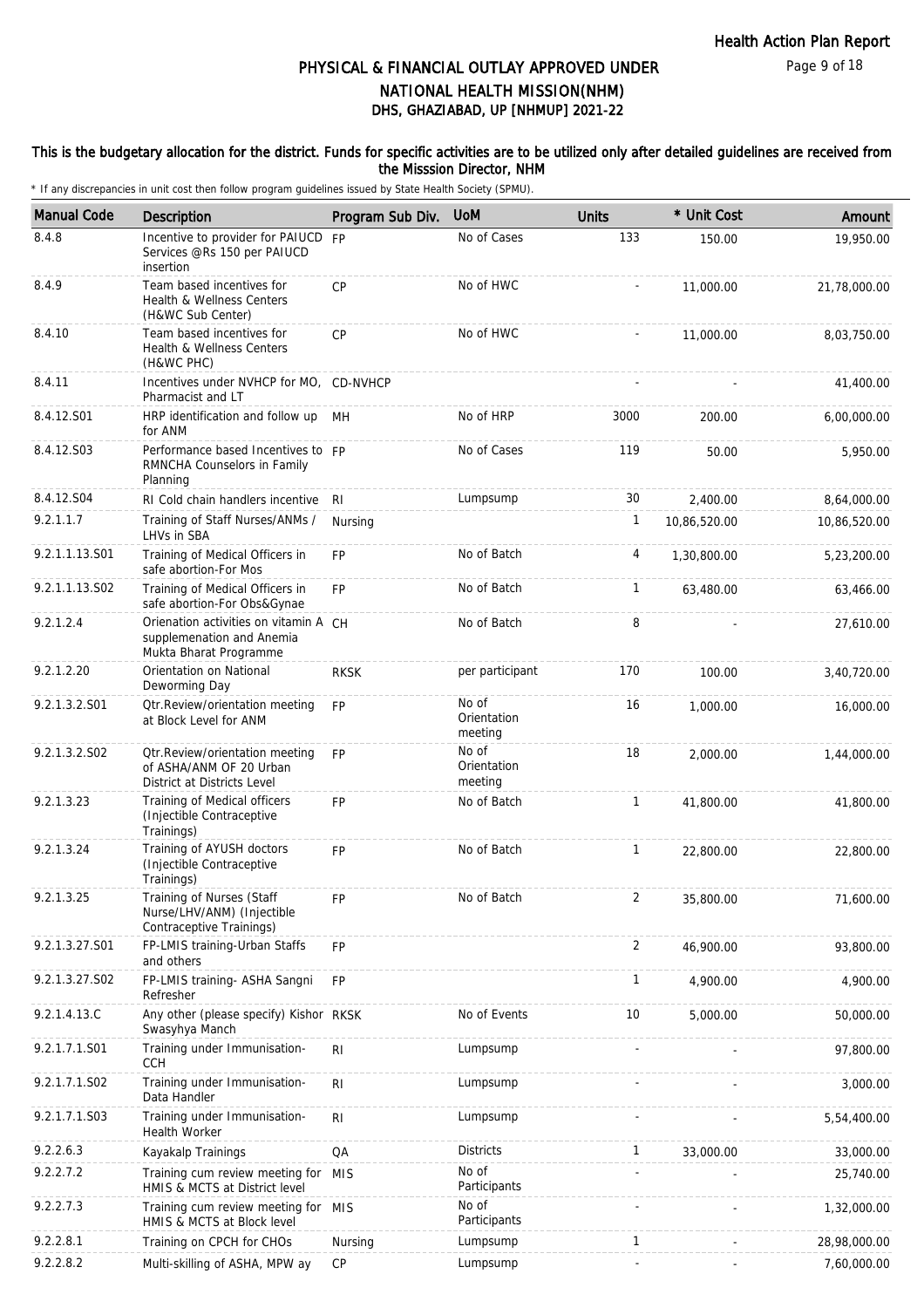Page 10 of 18

# DHS, GHAZIABAD, UP [NHMUP] 2021-22 PHYSICAL & FINANCIAL OUTLAY APPROVED UNDER NATIONAL HEALTH MISSION(NHM)

### This is the budgetary allocation for the district. Funds for specific activities are to be utilized only after detailed guidelines are received from the Misssion Director, NHM

| <b>Manual Code</b> | Description                                                                                                    | Program Sub Div. | <b>UoM</b>         | <b>Units</b> | * Unit Cost | Amount      |
|--------------------|----------------------------------------------------------------------------------------------------------------|------------------|--------------------|--------------|-------------|-------------|
|                    | HWCs (SHC & PHC)                                                                                               |                  |                    |              |             |             |
| 9.2.2.8.5.S01      | Training of MPW and Asha                                                                                       | CP               |                    |              |             | 1,40,000.00 |
| 9.2.2.8.5.S02      | Training of MO and SN                                                                                          | CP               |                    |              |             | 2,45,000.00 |
| 9.2.2.8.5.S03      | Cost of Yoga Sessions                                                                                          | <b>CP</b>        |                    |              |             | 2,39,250.00 |
| 9.2.3.1.5          | Data Managers (2days)                                                                                          | CD-IDSP          |                    |              |             | 18,400.00   |
| 9.2.3.2.1          | Training / Capacity Building<br>(Malaria)                                                                      | CD-NVBDCP        |                    |              |             | 16,800.00   |
| 9.2.3.4.1          | Trainings under RNTCP                                                                                          | CD-RNTCP         |                    |              |             | 3,80,000.00 |
| 9.2.3.4.2          | CME (Medical Colleges)                                                                                         | CD-RNTCP         |                    |              |             | 50,000.00   |
| 9.2.3.5.5          | 1 day training of DEO of the<br>Treatment sites (MTC/TCs)                                                      | CD-NVHCP         |                    |              |             | 3,000.00    |
| 9.2.4.2.1          | Training of PHC Medical Officers,<br>Nurses, Paramedical Workers &<br>Other Health Staff working<br>under NMHP | NCD-NMHP         | No of Distrcts     | 1            |             | 50,000.00   |
| 9.2.4.3.1          | Training of doctors and staff at<br>DH Level under NPHCE                                                       | NCD-NPHCE        |                    | 1            |             | 40,000.00   |
| 9.2.4.4.1          | Trainings for District Tobacco<br>Control Centre                                                               | NCD-NTCP         |                    | $\mathbf{1}$ |             | 1,00,000.00 |
| 9.2.4.5.2          | District NCD Cell                                                                                              | NCD-NPCDCS       |                    | $\mathbf{1}$ |             | 2,00,000.00 |
| 9.2.4.9            | Trainings of Medical Officers,<br>Health Workers and Programme<br>officers under NPCCHH                        | NCD-NPCCHH       |                    | $\mathbf{1}$ |             | 70,000.00   |
| 9.5.29.13.S04.02   | Scaling up Nurse Mentoring<br>Program Honorarium                                                               | Nursing          |                    | $\mathbf{1}$ |             | 2,40,000.00 |
| 9.5.29.13.S04.03   | Scaling up Nurse Mentoring<br>Program Yearly TA DA                                                             | Nursing          |                    | $\mathbf{1}$ |             | 12,000.00   |
| 9.5.29.13.S04.04   | Scaling up Nurse Mentoring<br>Program Register                                                                 | Nursing          |                    | $\mathbf{1}$ |             | 1,000.00    |
| 9.2.3.6.1          | Trainings of Medical Officers and CD-NRCP<br>Health Workers under NRCP                                         |                  |                    |              |             | 24,150.00   |
| 10.1.1.S01         | Community Base Maternal death MH<br>Review                                                                     |                  | No of CBMDR        | 200          |             | 1,20,000.00 |
| 10.1.1.S02         | Incentive for Ist Responder<br>Maternal Death                                                                  | MН               | No of<br>Responder | 60           |             | 60,000.00   |
| 10.1.2             | Child Death Review                                                                                             | <b>CH</b>        | No of Distrcts     | $\mathbf{1}$ |             | 7,66,650.00 |
| 10.3.1.2           | Sentinel surveillance Hospital<br>recurrent                                                                    | CD-NVBDCP        |                    |              |             | 1,00,000.00 |
| 11.1.2.4.S01       | Celebration of New Born Care<br>Week                                                                           | IEC              | No of Distrcts     |              | 25,000.00   | 25,000.00   |
| 11.1.2.4.S02       | Celebration of Breastfeeding<br>Week                                                                           | <b>IEC</b>       |                    |              | 40,000.00   | 40,000.00   |
| 11.2.1.1           | Media Mix of Mid Media/ Mass<br>Media                                                                          | <b>IEC</b>       |                    | 5            |             | 60,000.00   |
| 11.1.3.1           | Media Mix of Mid Media/ Mass<br>Media                                                                          | <b>IEC</b>       |                    |              |             | 12,000.00   |
| 11.1.3.3           | IEC & promotional activities for<br>World Population Day<br>celebration                                        | <b>FP</b>        | No of Events       | 5            |             | 1,16,000.00 |
| 11.1.3.4           | IEC & promotional activities for<br>Vasectomy Fortnight celebration                                            | <b>FP</b>        | No of Events       | 5            |             | 56,000.00   |
| 11.1.3.6           | Any Other IEC/BCC activities FP                                                                                | <b>IEC</b>       |                    |              |             | 9,860.00    |
| 11.1.5.2           | Any other IEC/BCC activities<br>(Wall Painting, Banner & Poster)                                               | $\mathsf{RI}$    | Lumpsump           |              |             | 2,18,430.00 |
| 11.1.6.1.S01       | Creating awareness on declining<br>sex ratio issue (PNDT)- Block<br>Level                                      | <b>FP</b>        | No of Events       | 4            | 10,000.00   | 40,000.00   |
| 11.1.6.1.S02       | Creating awareness on declining FP<br>sex ratio issue (PNDT)- District                                         |                  | No of Events       | $\mathbf{1}$ | 25,000.00   | 25,000.00   |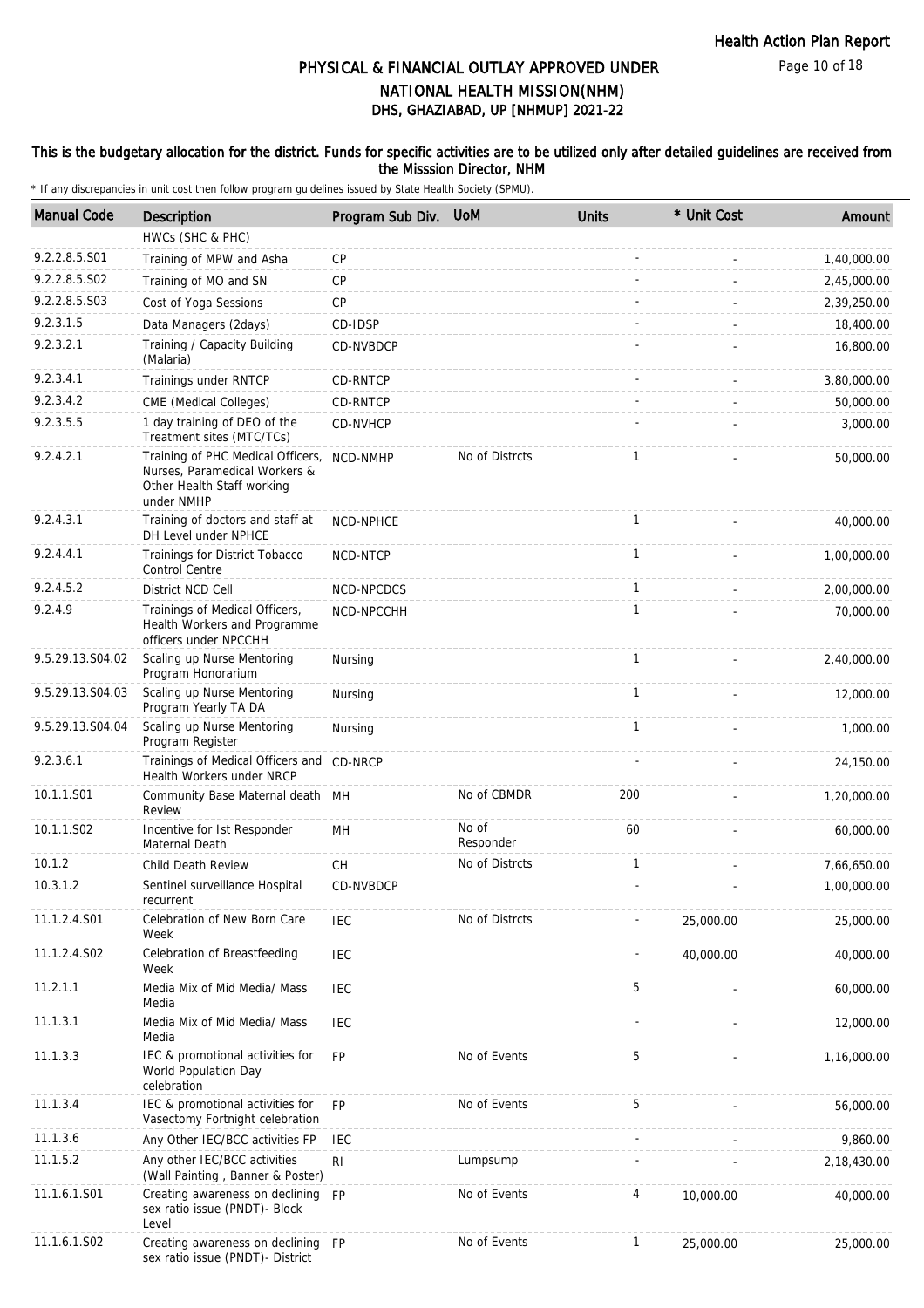Page 11 of 18

## DHS, GHAZIABAD, UP [NHMUP] 2021-22 PHYSICAL & FINANCIAL OUTLAY APPROVED UNDER NATIONAL HEALTH MISSION(NHM)

### This is the budgetary allocation for the district. Funds for specific activities are to be utilized only after detailed guidelines are received from the Misssion Director, NHM

| <b>Manual Code</b> | Description                                                                                                                                                 | Program Sub Div.                         | <b>UoM</b>                  | <b>Units</b> | * Unit Cost | Amount       |
|--------------------|-------------------------------------------------------------------------------------------------------------------------------------------------------------|------------------------------------------|-----------------------------|--------------|-------------|--------------|
|                    | Level                                                                                                                                                       |                                          |                             |              |             |              |
| 11.1.7.1           | Health Education & Publicity for<br><b>NIDDCP</b>                                                                                                           | NCD-NIDDCP                               | <b>Districts</b>            |              |             | 13,000.00    |
| 11.10.1.S04        | <b>VBD Promotional Activities</b>                                                                                                                           | <b>BLOOD CELL</b>                        |                             |              |             | 15,000.00    |
| 11.2.4             | IEC activities for Health &<br>Wellness centre (H&WC)                                                                                                       | CP                                       |                             |              |             | 26,00,000.00 |
| 11.3.4             | IEC/BCC under NRCP: Rabies<br>Awareness and DO'S and Don'ts<br>in the event of Animal Bites                                                                 | CD-NRCP                                  |                             |              |             | 2,22,826.00  |
| 11.3.6             | <b>IEC/BCC under NVHCP</b>                                                                                                                                  | CD-NVHCP                                 |                             |              |             | 40,000.00    |
| 11.4.7             | <b>IEC on Climate Sensitive</b><br>Diseases at Block, District and<br>State level - Air pollution, Heat<br>and other relevant Climate<br>Sensitive diseases | NCD-NPCCHH                               |                             | $\mathbf{1}$ |             | 1,00,000.00  |
| 11.2.7.4           | Places covered with hoardings/<br>bill boards/ signage etc.                                                                                                 | <b>IEC</b>                               |                             |              | 4,500.00    | 2,16,000.00  |
| 11.2.7.5           | Usage of Folk media such as<br>Nukkad Natak/ mobile audio<br>visual services/ local radio etc.                                                              | <b>IEC</b>                               |                             |              |             | 72,000.00    |
| 11.2.7.7           | State-level IEC Campaigns/Other IEC<br><b>IEC Campaigns</b>                                                                                                 |                                          |                             |              |             | 2,50,000.00  |
| 11.3.1.1           | <b>IEC/BCC</b> for Malaria                                                                                                                                  | CD-NVBDCP                                |                             |              |             | 35,000.00    |
| 11.3.1.2           | IEC/BCC for Social mobilization<br>(Dengue and Chikungunya)                                                                                                 | CD-NVBDCP                                |                             |              |             | 20,000.00    |
| 11.3.2.1           | IEC/BCC: Mass media, Outdoor<br>media, Rural media, Advocacy<br>media for NLEP                                                                              | CD-NLEP                                  |                             |              |             | 98,000.00    |
| 11.3.3.1           | ACSM (State & district)                                                                                                                                     | <b>CD-RNTCP</b>                          |                             |              |             | 1,80,000.00  |
| 11.3.3.2           | TB Harega Desh Jeetega<br>Compaign                                                                                                                          | CD-RNTCP                                 |                             |              |             | 10,000.00    |
| 11.4.2.1           | Translation of IEC material and<br>distribution                                                                                                             | NCD-NMHP                                 | No of Distrcts              | $\mathbf{1}$ |             | 4,00,000.00  |
| 11.4.3.2           | Celebration of days-ie<br>International Day for older<br>persons                                                                                            | <b>NCD-NPHCE</b>                         |                             | $\mathbf{1}$ |             | 2,00,000.00  |
| 11.4.4.1           | IEC/SBCC for NTCP                                                                                                                                           | NCD-NTCP                                 |                             | $\mathbf{1}$ |             | 7,00,000.00  |
| 11.4.5.2           | IEC/BCC for District NCD Cell                                                                                                                               | <b>NCD-NPCDCS</b>                        | No of Distrcts              | $\mathbf{1}$ |             | 3,00,000.00  |
| 11.4.5.3           | IEC/BCC activities for Universal<br>Screening of NCDs                                                                                                       | NCD-NPCDCS                               | No of Sub<br>Centre         | 1            |             | 7,20,000.00  |
| 11.4.9.1.1         | <b>IEC for NPPCD</b>                                                                                                                                        | NCD-NPPCD                                | Lumpsump                    |              |             | 1,00,000.00  |
| 11.2.7.2           | <b>Targeting Naturally Occurring</b><br>Gathering of People/ Health Mela                                                                                    | <b>IEC</b>                               |                             |              |             | 5,91,000.00  |
| 12.1.1.1           | Printing of MDR formats                                                                                                                                     | MН                                       | No of format                | 220          |             | 6,600.00     |
| 12.1.1.2           | Printing of MCP cards, safe<br>motherhood booklets etc.                                                                                                     | MH                                       | No of MCP<br>card           | 143000       |             | 24,31,000.00 |
| 12.1.1.3           | Printing of labor room registers<br>and casesheets/ LaQshya related<br>printing                                                                             | <b>MH</b>                                | No of Case<br>sheet         | 16200        |             | 1,62,000.00  |
| 12.1.1.4           | Printing cost for MAA<br>programme                                                                                                                          | $\mathsf{CH}% \left( \mathcal{M}\right)$ | No of Distrcts              | $\mathbf{1}$ |             | 11,340.00    |
| 12.1.1.5           | Any other (Printing of CAC<br>Format)                                                                                                                       | <b>FP</b>                                | No of format                | 250          |             | 37,500.00    |
| 12.1.2.4           | Printing of Child Death Review<br>formats                                                                                                                   | СH                                       | No of format                | 73785        |             | 36,893.00    |
| 12.1.2.5           | Printing of compliance cards and CH<br>reporting formats for National<br>Iron Plus Initiative-for 6-59<br>months age group and for 5-10                     |                                          | No of Register<br>/ Formats | $\mathbf{1}$ |             | 12,285.00    |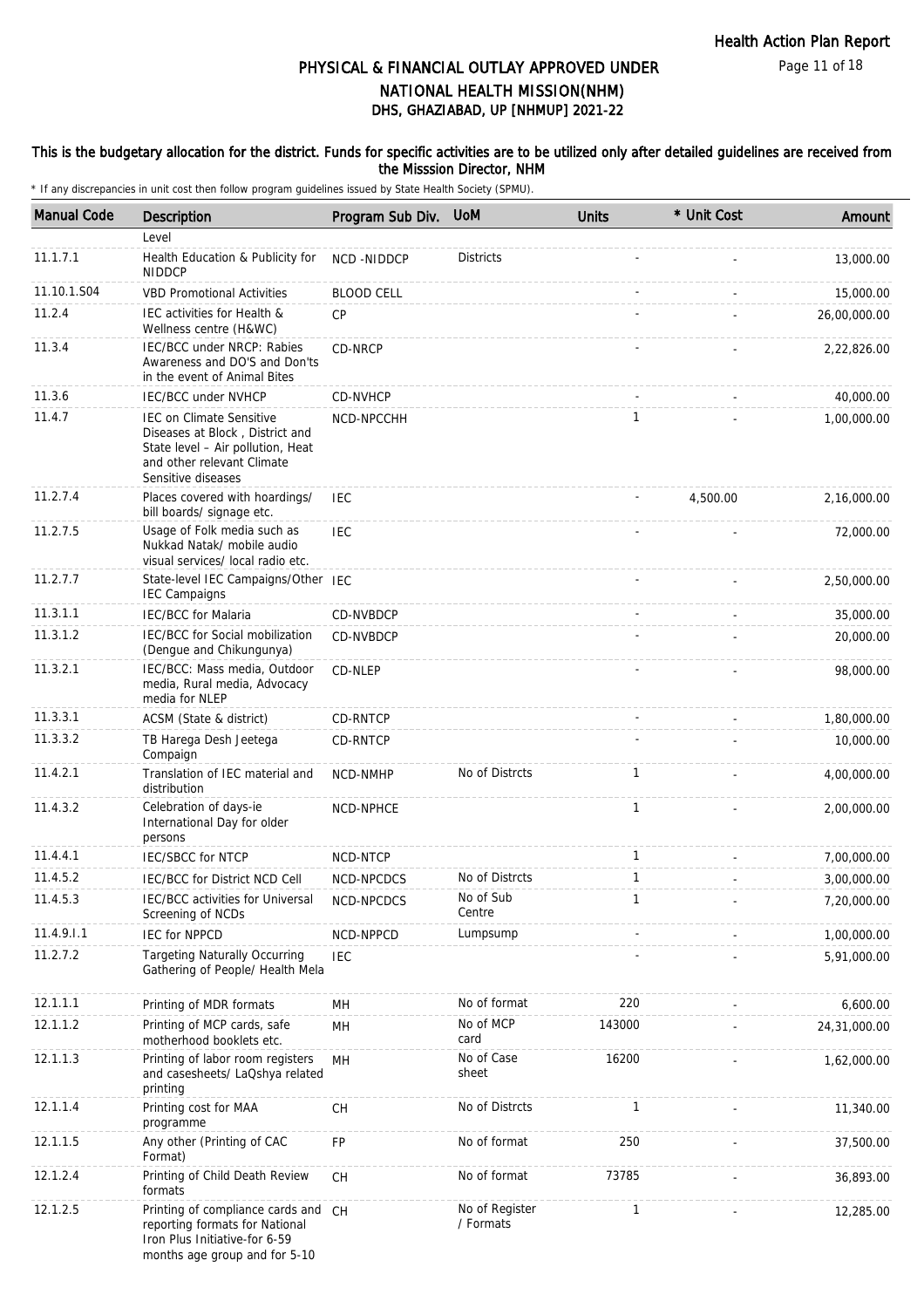Page 12 of 18

## DHS, GHAZIABAD, UP [NHMUP] 2021-22 PHYSICAL & FINANCIAL OUTLAY APPROVED UNDER NATIONAL HEALTH MISSION(NHM)

#### This is the budgetary allocation for the district. Funds for specific activities are to be utilized only after detailed guidelines are received from the Misssion Director, NHM

| <b>Manual Code</b> | Description                                                                                          | Program Sub Div. | <b>UoM</b>                    | <b>Units</b>   | * Unit Cost | Amount       |
|--------------------|------------------------------------------------------------------------------------------------------|------------------|-------------------------------|----------------|-------------|--------------|
|                    | years age group                                                                                      |                  |                               |                |             |              |
| 12.1.2.6           | Printing of IEC materials and<br>reporting formats etc. for<br>National Deworming Day                | <b>RKSK</b>      |                               | 6776           |             | 3,86,010.00  |
| 12.1.2.7           | Printing of IEC Materials and<br>monitoring formats for IDCF                                         | <b>CH</b>        | No of Distrcts                | $\mathbf{1}$   |             | 1,18,000.00  |
| 12.1.2.11          | Printing of HBNC referral cards<br>and other formats                                                 | <b>CH</b>        | No of format                  | 214352         |             | 1,07,176.00  |
| 12.1.3.3           | Printing of FP Manuals,<br>Guidelines, etc.                                                          | <b>FP</b>        | Lumpsump                      | $\mathbf{1}$   |             | 2,06,900.00  |
| 12.1.6.1           | Printing and dissemination of<br>Immunization cards, tally sheets,<br>monitoring forms etc.          | R <sub>l</sub>   | No of<br><b>Benificieries</b> | 119272         |             | 11,92,720.00 |
| 12.3.4             | Printing for formats/registers<br>under NVHCP                                                        | CD-NVHCP         |                               |                |             | 5,500.00     |
| 12.3.5.1           | Printing of form P,L, S under<br>IDSP progrm                                                         | CD-IDSP          |                               |                |             | 88,816.00    |
| 12.3.6             | Printing fo formats for<br>monitoring and surrveilence<br><b>NRCP</b>                                | CD-NRCP          |                               |                |             | 49,380.00    |
| 12.2.8.S02         | Printing of Sub Centre and<br><b>VHSNC Register</b>                                                  | CP               |                               |                |             | 34,020.00    |
| 12.2.2.1           | Printing of ASHA diary                                                                               | CP               | No of ASHA &<br>AF            |                |             | 1,49,275.00  |
| 12.2.2.2           | Printing of ASHA Modules and<br>formats                                                              | <b>CP</b>        | Lumpsump                      |                |             | 29,705.00    |
| 12.2.2.3           | Printing of CBAC format                                                                              | <b>CP</b>        |                               |                |             | 11,31,430.00 |
| 12.2.3.1           | Printing of cards for screening of BLOOD CELL<br>children for hemoglobinopathies                     |                  | Lumpsump                      |                |             | 25,000.00    |
| 12.2.4.1           | Printing of HMIS Formats                                                                             | <b>MIS</b>       | Lumpsump                      |                |             | 43,134.00    |
| 12.2.4.3           | Printing of MCTS follow-up<br>formats/ services due list/ work<br>plan                               | <b>MIS</b>       | No of ASHA                    | 688            |             | 24,764.00    |
| 12.2.5.1           | Printing Activites for Ayushman<br>Bharat H&WC                                                       | CP               | No.of Register                |                |             | 11,400.00    |
| 12.3.1.3           | Printing of recording and<br>reporting forms/registers for<br>Malaria                                | CD-NVBDCP        |                               |                |             | 25,000.00    |
| 12.3.2.1           | Printing works                                                                                       | CD-NLEP          |                               |                |             | 25,000.00    |
| 12.3.3.1           | Printing (ACSM)                                                                                      | CD-RNTCP         |                               |                |             | 4,30,000.00  |
| 12.3.3.2           | Printing                                                                                             | CD-RNTCP         |                               |                |             | 3,40,000.00  |
| 12.4.4.1           | Printing of Challan Books under<br><b>NTCP</b>                                                       | NCD-NTCP         |                               | 1              |             | 21,000.00    |
| 12.4.5.1           | Patient referral cards at PHC<br>Level                                                               | NCD-NPCDCS       | No of PHC                     | $\mathbf{1}$   |             | 50,000.00    |
| 12.4.5.2           | Patient referral cards at Sub-<br>centre level                                                       | NCD-NPCDCS       |                               |                |             | 1,80,000.00  |
| 12.4.5.3           | Printing activities for Universal<br>Screening of NCDs - printing of<br>cards and modules            | NCD-NPCDCS       |                               | $\mathbf{1}$   |             | 7,20,000.00  |
| 13.1.3             | Quality Assurance Certifications,<br>Re-certification (National & State<br>Certification) under NQAS | QA               |                               | $\mathbf{1}$   |             | 2,00,000.00  |
| 13.2.1             | Assessments                                                                                          | QA               | No of Units                   |                | 8,000.00    | 24,000.00    |
| 13.2.2             | Kayakalp Awards                                                                                      | QA               |                               | $\overline{7}$ |             | 7,25,000.00  |
| 14.2.3.S02         | Implementation of FP-LMIS<br>District-Transportation Cost                                            | <b>FP</b>        | Yearly                        | $\mathbf{1}$   | 74,973.00   | 74,973.00    |
| 14.2.5             | Alternative Vaccine Delivery in<br>other areas                                                       | R <sub>l</sub>   | No of Session                 | 58080          | 90.00       | 52,27,200.00 |
| 14.2.6             | POL for vaccine delivery from                                                                        | R <sub>l</sub>   | Districts                     | $\mathbf{1}$   | 2,00,000.00 | 2,00,000.00  |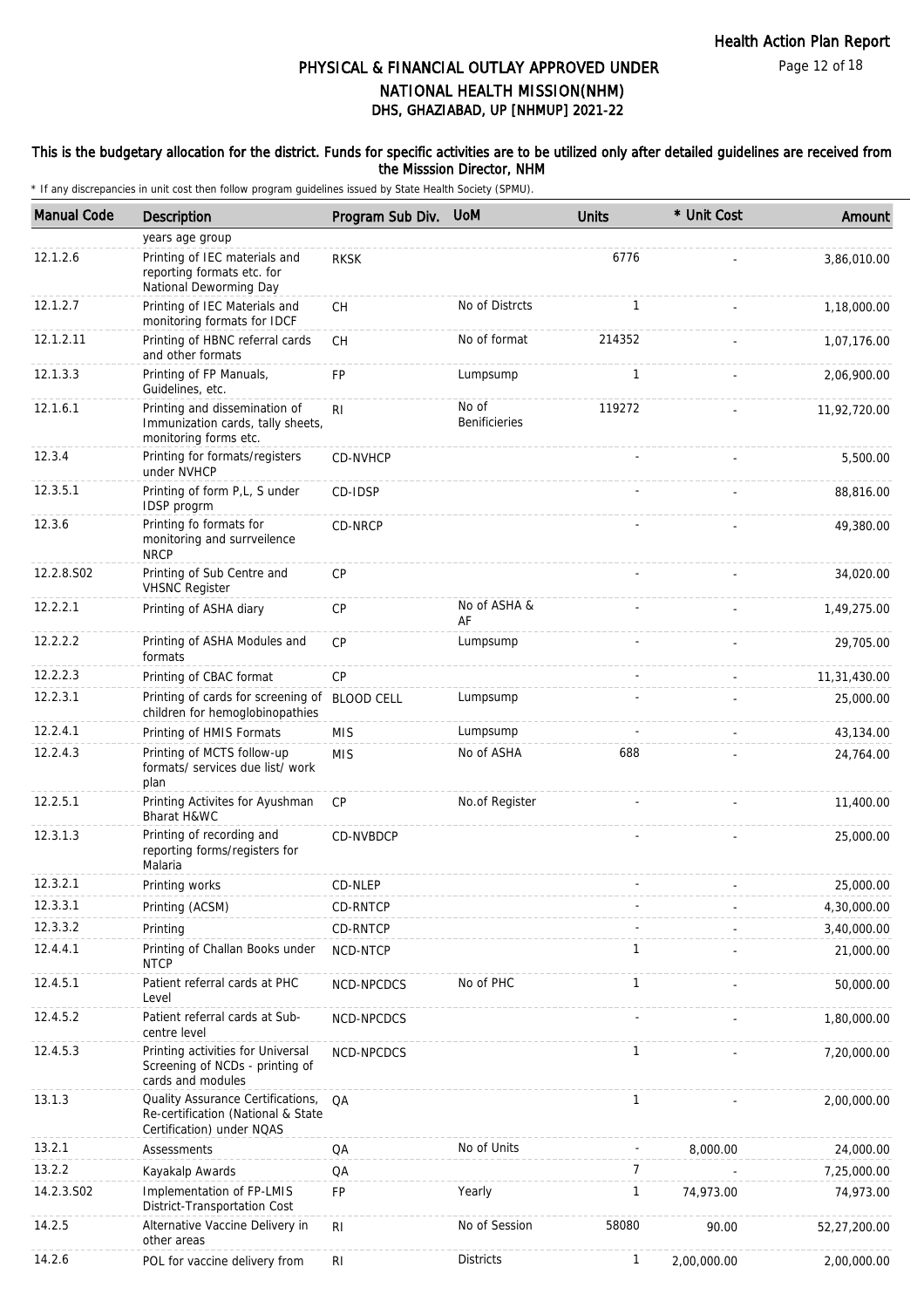Page 13 of 18

## DHS, GHAZIABAD, UP [NHMUP] 2021-22 PHYSICAL & FINANCIAL OUTLAY APPROVED UNDER NATIONAL HEALTH MISSION(NHM)

### This is the budgetary allocation for the district. Funds for specific activities are to be utilized only after detailed guidelines are received from the Misssion Director, NHM

| <b>Manual Code</b> | Description                                                                                                         | Program Sub Div. | <b>UoM</b>                              | <b>Units</b> | * Unit Cost | Amount         |
|--------------------|---------------------------------------------------------------------------------------------------------------------|------------------|-----------------------------------------|--------------|-------------|----------------|
|                    | State to district and from district<br>to PHC/CHCs                                                                  |                  |                                         |              |             |                |
| 14.2.7             | Cold chain maintenance                                                                                              | RI               | No of Points                            |              |             | 50,000.00      |
| 14.2.11            | Vehicle Hiring (NTEP)                                                                                               | CD-RNTCP         |                                         |              |             | 1,44,000.00    |
| 14.2.13            | Sample transportation cost<br>under NVHCP                                                                           | CD-NVHCP         |                                         |              |             | 3,000.00       |
| 14.2.14.S01        | Other Oprational Cost for State,<br>Regional and District Drug Ware<br>Houses                                       | R <sub>l</sub>   |                                         |              |             | 11,78,148.00   |
| 15.4.2             | Reimbursement for cataract<br>operation for NGO and Private<br>Practitioners                                        | NCD-NPCB         | No of Cases                             |              |             | 2,95,17,600.00 |
| 15.4.3.1           | Diabetic Retinopathy                                                                                                | NCD-NPCB         | No of Cases                             |              |             | 1,34,000.00    |
| 15.4.3.2           | childhood Blindness                                                                                                 | NCD-NPCB         | No of Cases                             |              |             | 1,34,000.00    |
| 15.4.3.3           | Glaucoma                                                                                                            | NCD-NPCB         | No of Cases                             |              |             | 1,32,000.00    |
| 15.4.3.4           | Keratoplastiy                                                                                                       | NCD-NPCB         | No of Cases                             |              |             | 1,50,000.00    |
| 15.4.3.5           | Vitreoretinal Surgery                                                                                               | NCD-NPCB         | No of Cases                             |              |             | 2,00,000.00    |
| 15.3.3.3           | Private Provider Incentive                                                                                          | CD-RNTCP         |                                         |              |             | 37,44,960.00   |
| 15.3.1.2           | Inter-sectoral convergence                                                                                          | CD-NVBDCP        |                                         |              |             | 7,000.00       |
| 16.1.1.1.1         | State                                                                                                               | PM               |                                         | 20           |             | 6,000.00       |
| 16.1.1.4           | Prepare detailed operational plan RBSK<br>for RBSK across districts<br>(including cost of plan)                     |                  | No of Block                             | 4            | 500.00      | 2,000.00       |
| 16.1.1.6           | To develop micro plan at sub-<br>centre level                                                                       | R <sub>l</sub>   | No of Sub<br>Centre                     | 146          | 100.00      | 14,600.00      |
| 16.1.1.7           | For consolidation of micro plans<br>at block level                                                                  | R <sub>l</sub>   | No of Block                             | 57           | 1,000.00    | 57,000.00      |
| 16.1.2.1.6         | Review meetings/ workshops<br>under RKSK                                                                            | <b>RKSK</b>      |                                         | 2            |             | 10,000.00      |
| 16.1.2.1.7         | RBSK Convergence/Monitoring<br>meetings                                                                             | <b>RBSK</b>      | No of<br>Meetings                       | 3            | 500.00      | 6,000.00       |
| 16.1.2.1.14        | Quarterly review meetings<br>exclusive for RI at district level<br>with Block MOs, CDPO, and<br>other stake holders | R <sub>l</sub>   | No. of<br>Participants                  | 1100         |             | 1,10,000.00    |
| 16.1.2.1.15        | Quarterly review meetings<br>exclusive for RI at block level                                                        | R <sub>l</sub>   | Lumpsump                                |              |             | 1,18,000.00    |
| 16.1.2.1.16        | <b>IDSP Meetings</b>                                                                                                | CD-IDSP          |                                         |              |             | 6,000.00       |
| 16.1.2.1.21        | Medical Colleges (Any meetings)                                                                                     | CD-RNTCP         |                                         |              |             | 10,000.00      |
| 16.1.2.1.22        | Monthly meeting with the<br>hospital staff                                                                          | NCD-NTCP         |                                         | $\mathbf{1}$ |             | 48,000.00      |
| 16.1.2.1.24        | Sensitization workshop/ Meeting<br>of the State Program Officers<br>and District level Health Officers              | NCD-NPCCHH       |                                         | $\mathbf{1}$ |             | 25,000.00      |
| 16.1.2.1.28.S01    | District Level MDR Review<br>Meeting                                                                                | MH               | No of District<br>level MDR<br>meetings | 6            |             | 18,000.00      |
| 16.1.2.2.3         | State/ District Quality Assurance<br>Unit (Monitoring & Supervision)                                                | QA               |                                         |              |             | 3,60,000.00    |
| 16.1.2.2.12        | District NCD Cell                                                                                                   | NCD-NPCDCS       |                                         | $\mathbf{1}$ |             | 2,00,000.00    |
| 16.1.2.2.13        | Supervision and Monitoring                                                                                          | CD-RNTCP         |                                         |              |             | 7,00,000.00    |
| 16.1.2.2.16        | Monitoring and Surveillance<br>(review meetings, Travel) under<br><b>NRCP</b>                                       | CD-NRCP          |                                         |              |             | 50,000.00      |
| 16.1.3.1.1         | Mobility Support for SPMU/State                                                                                     | ME               |                                         |              |             | 54,000.00      |
| 16.1.3.1.13        | Vehicle Operation (POL) (NTEP)                                                                                      | CD-RNTCP         |                                         |              |             | 13,15,000.00   |
| 16.1.3.1.14        | Vehicle hiring (NTEP)                                                                                               | CD-RNTCP         |                                         |              |             | 1,44,000.00    |
| 16.1.3.1.18.2      | Hiring of Operational Vehicle                                                                                       | NCD-NTCP         |                                         | 1            |             | 4,80,000.00    |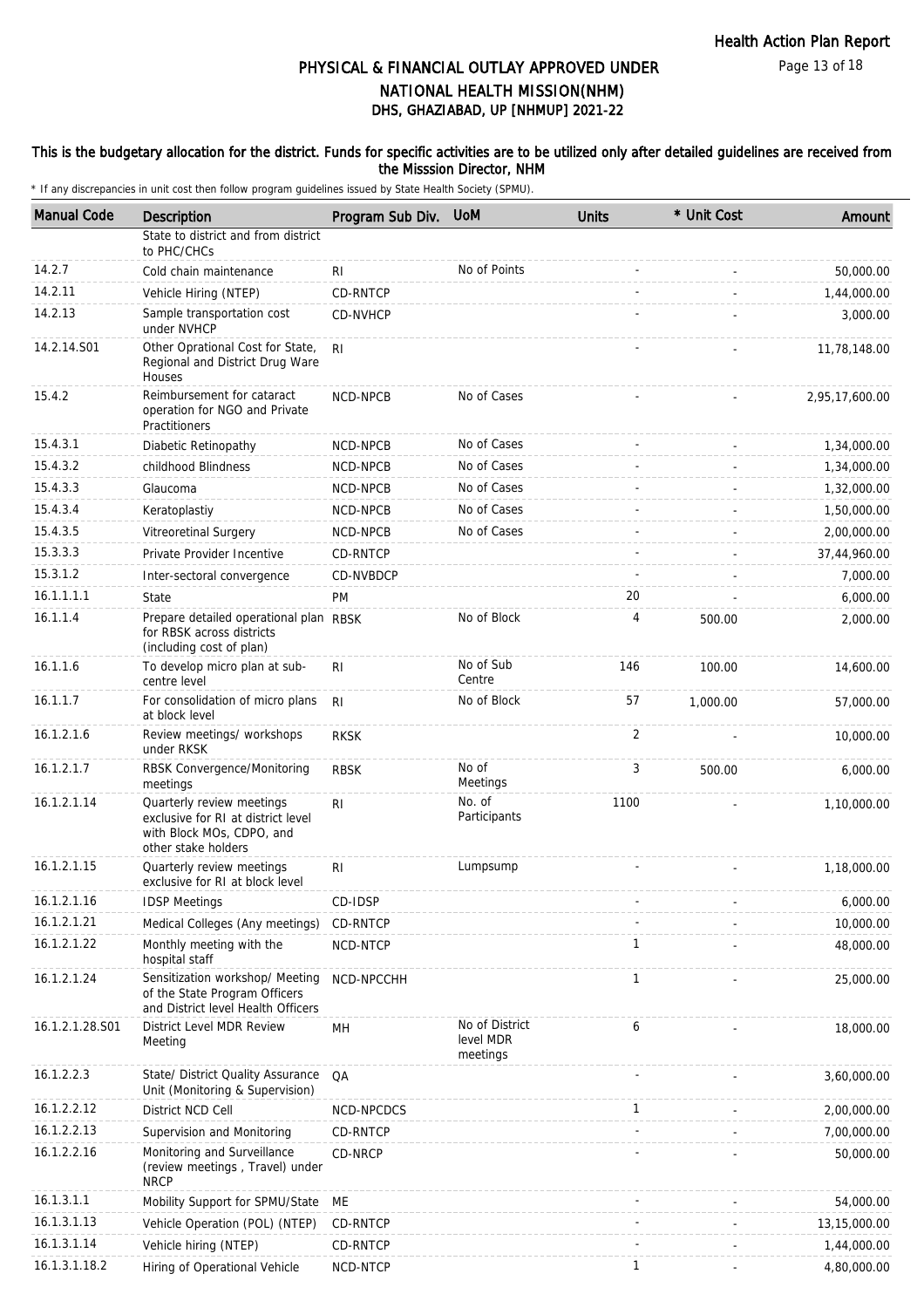Page 14 of 18

## DHS, GHAZIABAD, UP [NHMUP] 2021-22 PHYSICAL & FINANCIAL OUTLAY APPROVED UNDER NATIONAL HEALTH MISSION(NHM)

### This is the budgetary allocation for the district. Funds for specific activities are to be utilized only after detailed guidelines are received from the Misssion Director, NHM

| <b>Manual Code</b> | Description                                                                                                                                           | Program Sub Div. | <b>UoM</b>                                                      | <b>Units</b> | * Unit Cost | Amount       |
|--------------------|-------------------------------------------------------------------------------------------------------------------------------------------------------|------------------|-----------------------------------------------------------------|--------------|-------------|--------------|
|                    | under NTCP                                                                                                                                            |                  |                                                                 |              |             |              |
| 16.1.3.3.1         | PM activities for World<br>Population Day' celebration<br>(Only mobility cost): funds<br>earmarked for district level<br>activities                   | FP               | No of Events                                                    | $\mathbf{1}$ | 20,000.00   | 20,000.00    |
| 16.1.3.3.2         | PM activities for Vasectomy<br>Fortnight celebration (Only<br>mobility cost): funds earmarked<br>for district level activities                        | <b>FP</b>        | No of Events                                                    | 1            | 5,000.00    | 5,000.00     |
| 16.1.3.3.3.S01     | Mobility Support for District -<br>M&E                                                                                                                | МE               | 02 Taxis hired<br>at Dist. for SS<br>@33000/Vehic<br>le         | 24           | 33,000.00   | 7,92,000.00  |
| 16.1.3.3.3.S03     | Mobilty Support for CHO TA/DA                                                                                                                         | CP               | No. of CHO                                                      |              | 500.00      | 3,96,000.00  |
| 16.1.3.3.5         | Mobility Costs for ASHA<br>Resource Centre/ASHA<br>Mentoring Group (Kindly Specify)                                                                   | <b>CP</b>        |                                                                 |              |             | 10,000.00    |
| 16.1.3.3.7         | Mobility Support for supervision<br>for district level officers.                                                                                      | R <sub>l</sub>   | No of Distrcts                                                  |              |             | 3,00,000.00  |
| 16.1.3.3.8         | MOBILITY: Travel Cost, POL,<br>etc. during outbreak<br>investigations and field visits for<br>monitoring programme activities<br>at DSU on need basis | CD-IDSP          |                                                                 |              |             | 2,70,000.00  |
| 16.1.3.3.9         | Monitoring, Evaluation &<br>Supervision & Epidemic<br>Preparedness (Only Mobility<br>Expenses)                                                        |                  |                                                                 |              |             | 1,98,000.00  |
| 16.1.3.3.10        | Travel expenses - Contractual<br>Staff at District level                                                                                              | CD-NLEP          |                                                                 |              |             | 25,000.00    |
| 16.1.3.3.11        | Mobility Support: District Cell                                                                                                                       | CD-NLEP          |                                                                 |              |             | 1,50,000.00  |
| 16.1.3.3.12        | Medical Colleges (All service<br>delivery to be budgeted under<br>B.30)                                                                               | CD-RNTCP         |                                                                 |              |             | 12,000.00    |
| 16.1.3.3.13        | Miscellaneous/ Travel                                                                                                                                 | NCD-NMHP         |                                                                 | $\mathbf{1}$ |             | 5,00,000.00  |
| 16.1.3.3.14        | <b>Enforcement Squads</b>                                                                                                                             | NCD-NTCP         |                                                                 | 1            |             | 10,000.00    |
| 16.1.3.3.16        | District NCD Cell (TA, DA, POL)                                                                                                                       | NCD-NPCDCS       |                                                                 | $\mathbf{1}$ |             | 2,00,000.00  |
| 16.1.3.3.17.S04    | Mobility Support for District<br>Maternal Health Consultant                                                                                           | MН               | No fo<br>Mentoring &<br>Support visit                           | 12           |             | 1,20,000.00  |
| 16.1.3.4.1         | PM activities for World<br>Population Day' celebration<br>(Only mobility cost): funds<br>earmarked for block level<br>activities                      | FP               | No of Events                                                    | 4            | 1,000.00    | 4.000.00     |
| 16.1.3.4.2         | PM activities for Vasectomy<br>Fortnight celebration (Only<br>mobility cost): funds earmarked<br>for block level activities                           | FP               | No of Events                                                    | 4            | 1,000.00    | 4,000.00     |
| 16.1.3.4.3.S01     | Mobility for Supportive<br>Supervision At Block Level-M&E                                                                                             | ME               | 01 Taxi hired<br>at Block level<br>for SS<br>@33000/Vehic<br>le |              | 33,000.00   | 15,84,000.00 |
| 16.1.3.4.3.S02     | Mobility Support &<br>Commnication cost for BCPM                                                                                                      | <b>CP</b>        | No. of BCPM                                                     |              | 5,100.00    | 2,44,800.00  |
| 16.1.3.4.5.S01     | Communication Cost for HWC<br>Staff                                                                                                                   | <b>CP</b>        |                                                                 |              |             | 3,30,000.00  |
| 16.1.4.1.1         | JSY Administrative Expenses                                                                                                                           | MH               | As per<br>Deliveries<br>Load                                    |              |             | 7,29,376.00  |
| 16.1.4.1.5         | Office expenses on telephone,                                                                                                                         | CD-IDSP          |                                                                 |              |             | 1,08,000.00  |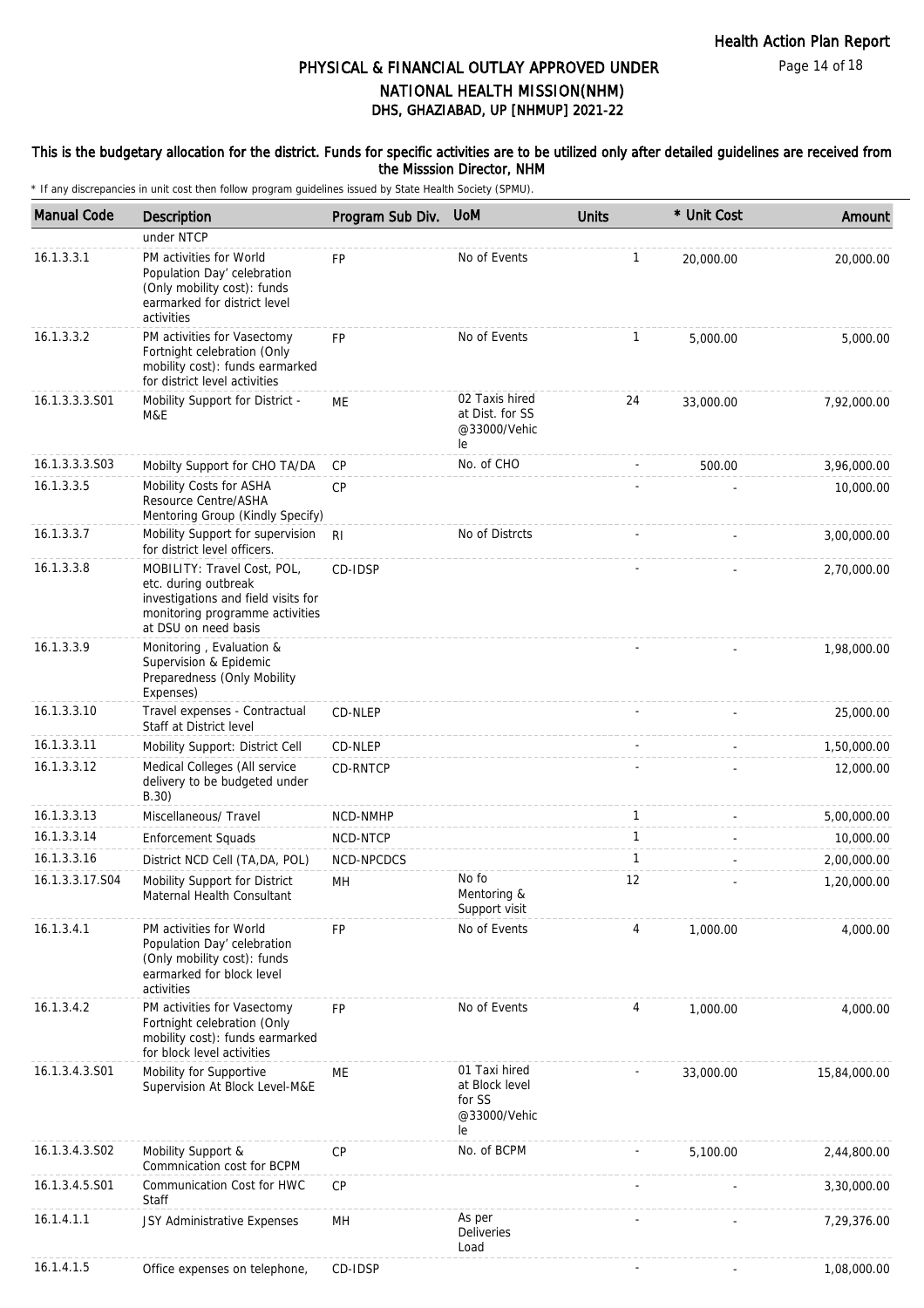Page 15 of 18

## DHS, GHAZIABAD, UP [NHMUP] 2021-22 PHYSICAL & FINANCIAL OUTLAY APPROVED UNDER NATIONAL HEALTH MISSION(NHM)

### This is the budgetary allocation for the district. Funds for specific activities are to be utilized only after detailed guidelines are received from the Misssion Director, NHM

| <b>Manual Code</b> | Description                                                                                       | Program Sub Div. | <b>UoM</b>                           | <b>Units</b>   | * Unit Cost | Amount       |
|--------------------|---------------------------------------------------------------------------------------------------|------------------|--------------------------------------|----------------|-------------|--------------|
|                    | fax, Broadband Expenses &<br><b>Other Miscellaneous</b><br>Expenditures                           |                  |                                      |                |             |              |
| 16.1.4.1.10        | Office Operation (Miscellaneous)                                                                  | CD-RNTCP         |                                      |                |             | 4,65,000.00  |
| 16.1.4.1.11        | Tobacco Cessation Centre (TCC): NCD-NTCP<br>Office Expenses                                       |                  |                                      | $\mathbf{1}$   |             | 1,00,000.00  |
| 16.1.4.2.1         | District Quality Assurance Unit<br>(Operational cost)                                             | QA               |                                      |                |             | 5,88,000.00  |
| 16.1.4.2.4         | Office operation & Maintenance - CD-NLEP<br><b>District Cell</b>                                  |                  |                                      |                |             | 35,000.00    |
| 16.1.4.2.5         | District Cell - Consumables                                                                       | CD-NLEP          |                                      |                |             | 30,000.00    |
| 16.1.4.2.6         | Operational expenses of the<br>district centre : rent, telephone<br>expenses, website etc.        | NCD-NMHP         |                                      | $\mathbf{1}$   |             | 10,000.00    |
| 16.1.4.2.8         | District Tobacco Control Cell<br>(DTCC): Misc./Office Expenses                                    | NCD-NTCP         |                                      | $\mathbf{1}$   |             | 5,00,000.00  |
| 16.1.4.2.9         | District NCD Cell (Contingency)                                                                   | NCD-NPCDCS       |                                      | $\mathbf{1}$   |             | 1,00,000.00  |
| 16.1.4.3.1         | SNCU Data management<br>(excluding HR)                                                            | <b>CH</b>        | No of Units                          | $\mathbf{1}$   | 1,00,000.00 | 60,000.00    |
| 16.1.5.2.1         | Minor repairs and AMC of<br>IT/office equipment supplied<br>under IDSP                            | CD-IDSP          |                                      |                |             | 10,000.00    |
| 16.1.5.2.4         | Vehicle Operation (Maintenance)                                                                   | CD-RNTCP         |                                      |                |             | 1,53,000.00  |
| 16.1.5.3.1         | PM activities under Micronutrient RI<br>Supplementation Programme                                 |                  | Lumpsump                             |                |             | 9,20,000.00  |
| 16.1.5.3.3         | Concurrent Audit system                                                                           | <b>FD</b>        |                                      |                |             | 78,000.00    |
| 16.1.5.3.7         | Epidemic preparedness (Dengue<br>& Chikungunya)                                                   | CD-NVBDCP        |                                      |                |             | 35,000.00    |
| 16.1.5.3.16.S05    | <b>DPMU Operational Cost</b>                                                                      | <b>HR</b>        |                                      | 1              |             | 13,76,220.00 |
| 16.1.5.3.16.S06    | <b>BPMU Oprational Cost</b>                                                                       | <b>HR</b>        |                                      | $\overline{4}$ |             | 8,33,472.00  |
| 16.1.5.3.16.S09    | Oprational Cost for RBSK                                                                          | <b>RBSK</b>      | No of DEIC<br>Manager                | $\mathbf{1}$   | 10,000.00   | 10,000.00    |
| 16.1.5.3.16.S10    | Operational cost of RBSK-MHT                                                                      | <b>RBSK</b>      | No of Team                           | 8              | 14,000.00   | 1,12,000.00  |
| 16.1.5.3.16.S15    | Office & Administrative Expence<br>for State & District Rabies<br>Program                         | CD-NRCP          |                                      |                |             | 12,000.00    |
| 16.1.5.3.16.S18    | Office operational cost & other<br>office expences unedr NPCB                                     | NCD-NPCB         |                                      |                |             | 1,00,000.00  |
| 16.1.5.3.16.S22.   | Pol & Opex of DG set of Vaccine<br>Storage at District level & other<br>Cold Chain Point under RI | -RI              | <b>Districts</b>                     |                | 1,20,000.00 | 1,20,000.00  |
| 16.1.5.3.16.S25    | Operational Cost for District<br>Maternal Health Consultant                                       | MН               | No of monthly<br>operational<br>cost |                |             | 1,20,000.00  |
| 16.2.1.S02         | Data Entry Operator                                                                               | FP               | No of<br>HR/MONTH                    | $\mathbf{1}$   | 14,071.00   | 2,55,259.00  |
| 16.2.1.S08         | District PNDT Co-Ordinator                                                                        | FP               | No of<br>HR/MONTH                    | $\mathbf{1}$   | 22,050.00   | 3,04,290.00  |
| 16.2.1.S11         | Contigency District PCPNDT Cell                                                                   | FP               | No of<br>District/Month              | $\mathbf{1}$   | 5,000.00    | 5,000.00     |
| 16.2.2.S03         | District Level Mobility Support<br>for PNDT Team                                                  | <b>FP</b>        | No of Distrcts                       | 1              | 50,000.00   | 50,000.00    |
| 16.3.2.S01         | Mobility Support for HMIS &<br><b>MCTS Block Level</b>                                            | <b>MIS</b>       |                                      | 4              |             | 14,400.00    |
| 16.3.3.S01         | Operational cost for HMIS &<br>MCTS-AMC                                                           | <b>MIS</b>       |                                      |                |             | 52,800.00    |
| 16.3.3.S02         | Operational cost for HMIS &<br>MCTS-Internet                                                      | <b>MIS</b>       |                                      |                |             | 1,02,000.00  |
| 16.3.3.S03         | Operational cost for HMIS &<br>MCTS-Office Expenditure                                            | <b>MIS</b>       |                                      |                |             | 1,26,000.00  |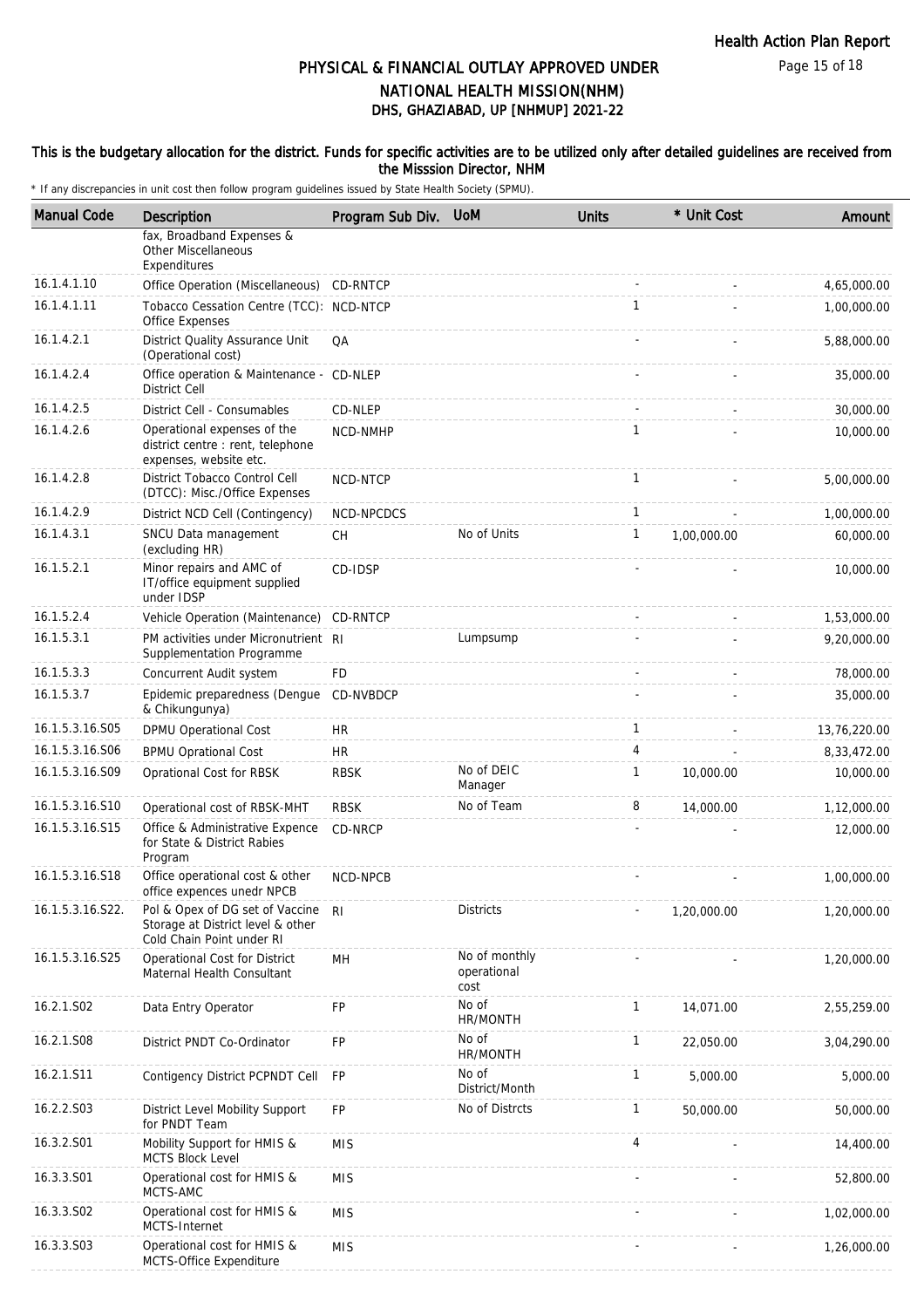Page 16 of 18

## DHS, GHAZIABAD, UP [NHMUP] 2021-22 PHYSICAL & FINANCIAL OUTLAY APPROVED UNDER NATIONAL HEALTH MISSION(NHM)

### This is the budgetary allocation for the district. Funds for specific activities are to be utilized only after detailed guidelines are received from the Misssion Director, NHM

| <b>Manual Code</b> | Description                                                                      | Program Sub Div. | <b>UoM</b>                      | <b>Units</b> | * Unit Cost | Amount         |
|--------------------|----------------------------------------------------------------------------------|------------------|---------------------------------|--------------|-------------|----------------|
| 16.3.3.S04         | Operational cost for HMIS &<br>MCTS-Recurring Charges for<br><b>ANMOL Tablet</b> | <b>MIS</b>       |                                 | 399          |             | 14,36,400.00   |
| 16.4.2.1.1.S01     | District Programme Manager                                                       | <b>HR</b>        |                                 | 1            |             | 6,61,632.00    |
| 16.4.2.1.1.S02     | <b>District Community Process</b><br>Manager                                     | <b>HR</b>        |                                 | $\mathbf{1}$ |             | 2,39,850.00    |
| 16.4.2.1.1.S04     | District Accounts Manager                                                        | <b>HR</b>        |                                 | 1            |             | 5,38,488.00    |
| 16.4.2.1.1.S05     | District Data Cum Account<br>Assistant                                           | <b>HR</b>        |                                 | $\mathbf{1}$ |             | 3,67,548.00    |
| 16.4.2.1.1.S06     | DEIC manager                                                                     | <b>RBSK</b>      |                                 | 1            |             | 5,79,888.00    |
| 16.4.2.1.1.S09     | Support Staff                                                                    | <b>HR</b>        |                                 | $\mathbf{1}$ |             | 2,00,775.00    |
| 16.4.2.1.2.S02     | District Consultant(MH)                                                          | MН               | No of District<br>Consultant MH | $\mathbf{1}$ |             | 5,29,200.00    |
| 16.4.2.1.2.S04     | District Hospital Quality Manager                                                | QA               |                                 | 3            |             | 16,84,000.00   |
| 16.4.2.1.2.S05     | <b>District Consultant Quality</b><br>Assurance                                  | QA               |                                 | 1            |             | 7,33,000.00    |
| 16.4.2.1.8.S01     | Programme cum Admin. Asst.                                                       | QA               |                                 | $\mathbf{1}$ |             | 2,34,915.00    |
| 16.4.2.2.2.S01     | District Epidemiologist-CD-IDSP                                                  | CD-IDSP          |                                 |              |             | 9,22,574.00    |
| 16.4.2.2.4.S01     | Sr PMDT-TB HIV Coodinators                                                       | CD-RNTCP         |                                 |              |             | 4,68,846.00    |
| 16.4.2.2.4.S02     | PPM Coordinator-RNTCP                                                            | CD-RNTCP         |                                 |              |             | 4,69,000.00    |
| 16.4.2.2.4.S03     | District Programme Coordinator-<br><b>RNTCP</b>                                  | CD-RNTCP         |                                 |              |             | 5,59,000.00    |
| 16.4.2.2.5.S01     | District Data Manager-CD-IDSP                                                    | CD-IDSP          |                                 |              |             | 60,900.00      |
| 16.4.2.2.5.S02     | Statistical Asst. DRTB Centre                                                    | <b>CD-RNTCP</b>  |                                 |              |             | 4,63,000.00    |
| 16.4.2.2.6.S01     | Senior Treatment<br>Supervisor(STS)                                              | CD-RNTCP         |                                 |              |             | 75,86,220.00   |
| 16.4.2.2.6.S03     | Senior TB Lab Supervisor(STLS)                                                   | CD-RNTCP         |                                 |              |             | 27,15,070.00   |
| 16.4.2.2.7.S01     | Accountant- Full time                                                            | <b>CD-RNTCP</b>  |                                 |              |             | 3,85,000.00    |
| 16.4.2.2.10.S01    | Driver-CD-RNTCP                                                                  | CD-RNTCP         |                                 |              |             | 3,83,749.00    |
| 16.4.3.1.1.S01     | Block Programme Manager                                                          | HR               |                                 | 4            |             | 16, 17, 312.00 |
| 16.4.3.1.1.S02     | <b>Block Account Manager</b>                                                     | <b>HR</b>        |                                 | 4            |             | 11, 18, 298.00 |
| 16.4.3.1.1.S03     | <b>Block Community Process</b><br>Manager                                        | CP               |                                 |              |             | 11,92,745.00   |
| 16.4.3.1.9.S03     | Data Entry Operator-HR                                                           | HR               |                                 | 3            |             | 8,35,560.00    |
| 16.4.3.1.9.S04     | Data Entry Operator-MCTS OPR<br>820 MIS                                          | <b>MIS</b>       |                                 | 4            |             | 10,54,656.00   |
| 16.4.3.1.9.S05     | Data Entry Operator-MIS<br>Outsource                                             | <b>MIS</b>       |                                 | 186807       |             | 9,34,033.00    |
| 16.4.3.1.9.S07     | Data Entry Operator-RI                                                           | RI               |                                 |              |             | 2,37,510.00    |
| 16.4.3.1.9.S08     | Data Entry Operator-RNTCP                                                        | CD-RNTCP         |                                 |              |             | 3,65,000.00    |
| 16.4.3.1.9.S11     | Data Entry Operator- CD-IDSP                                                     | CD-IDSP          |                                 |              |             | 11,74,640.00   |
| 16.4.3.1.9.S13     | Data Entry Operator- NBCP-<br><b>District</b>                                    | NCD-NPCB         |                                 |              |             | 2,03,133.00    |
| 17.2.1             | Telemedicine/ teleconsultation<br>facility under Ayushman Bharat<br>H&WC         | CP               |                                 |              |             | 13,26,000.00   |
| 17.8.S05           | Internet Cost to ASHA & AF at<br><b>HWC</b>                                      | CP               | No of ASHA &<br>AF              |              | 200.00      | 10,14,000.00   |
| 18.1.4             | Counseling training for Service<br>Provider                                      | FP               | No of Batch                     | $\mathbf{1}$ | 15,400.00   | 15,400.00      |
| U.1.1.1.2          | Support for implementation of<br><b>NVBDCP</b>                                   | CD-NVBDCP        |                                 |              |             | 40,78,000.00   |
| U.1.3.1            | Operational Expenses of UPHCs<br>(excluding rent)                                | <b>NUHM</b>      | No of UPHC                      | 50           | 8,000.00    | 48,00,000.00   |
| U.1.3.3            | Operational Expenses of Health<br>Kiosks                                         | <b>NUHM</b>      | No of Kiosk                     | 4            | 5,000.00    | 2,40,000.00    |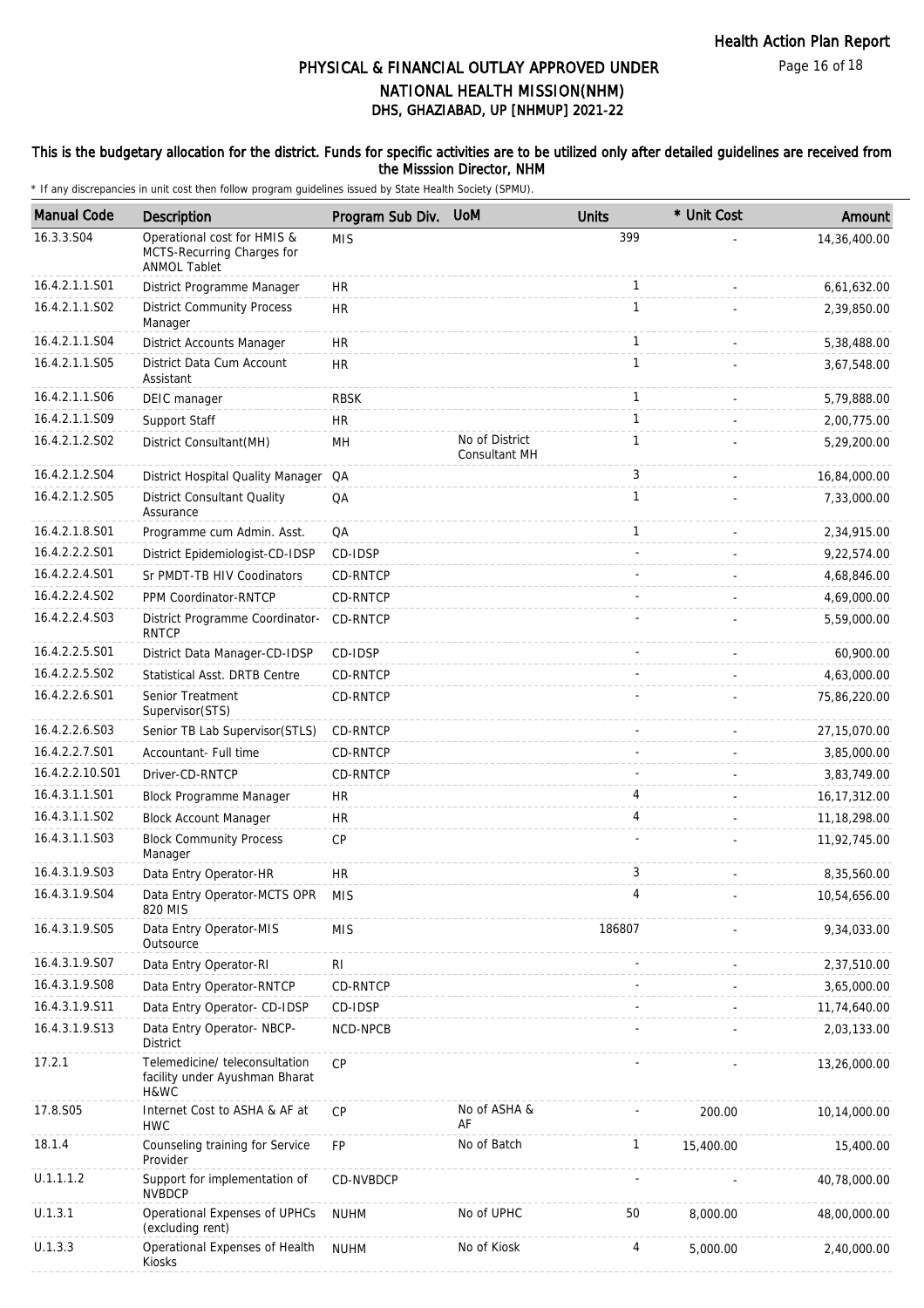### This is the budgetary allocation for the district. Funds for specific activities are to be utilized only after detailed guidelines are received from the Misssion Director, NHM

| <b>Manual Code</b> | Description                                                                                                     | Program Sub Div. | <b>UoM</b>                                             | <b>Units</b> | * Unit Cost | Amount            |
|--------------------|-----------------------------------------------------------------------------------------------------------------|------------------|--------------------------------------------------------|--------------|-------------|-------------------|
| U.2.1.2.S01        | Vehicle for RBSK Urban                                                                                          | <b>RBSK</b>      | No of Vehicle                                          | 3            | 33,000.00   | 5,94,000.00       |
| U.2.2.1            | Mobility support for ANM/LHV                                                                                    | <b>NUHM</b>      | No of ANM                                              | 250          | 500.00      | 15,00,000.00      |
| U.2.3.1            | <b>UHNDs</b>                                                                                                    | <b>NUHM</b>      | No of ANM                                              | 250          | 1,000.00    | 30,00,000.00      |
| U.2.3.2            | Special outreach camps in<br>slums/ vulnerable areas                                                            | <b>NUHM</b>      | No of UPHC                                             | 50           | 6,500.00    | 19,50,000.00      |
| U.3.1.1.1          | Incentives for routine activities                                                                               | <b>NUHM</b>      | No of ASHA                                             | 285          | 2,000.00    | 68,40,000.00      |
| U.3.1.1.2          | ASHA incentives for Ayushman<br><b>Bharat Health &amp; Wellness</b><br>Centres (H&WC)                           | <b>NUHM</b>      | No of ASHA                                             | 175          | 1.000.00    | 21,00,000.00      |
| U.3.1.1.3.S01      | Incentive for Health Promotion<br>Day for ASHAs                                                                 | <b>NUHM</b>      | No of ASHA                                             | 285          | 200.00      | 6,84,000.00       |
| U.3.1.1.3.S02      | Incentive for PMMVY for ASHAs                                                                                   | <b>NUHM</b>      | No of<br>Benificary                                    | 3990         | 100.00      | 3,99,000.00       |
| U.3.1.1.3.S03      | Incentive for Dengue and<br>chikenguiniya for ASHAs                                                             | CD-NVBDCP        |                                                        |              |             | 2,85,000.00       |
| U.3.1.2.1          | Module Training (Induction, VI & NUHM<br>VII)                                                                   |                  |                                                        | 10           |             | 8,82,000.00       |
| U.3.1.3.1          | Supportive provisions (uniform/<br>awards etc)                                                                  | <b>NUHM</b>      |                                                        | 285          |             | 1,79,000.00       |
| U.4.1.1.2          | Untied grants to UPHCs Rented<br>Building                                                                       | <b>NUHM</b>      | No of UPHC                                             | 50           | 1,00,000.00 | 50,00,000.00      |
| U.4.1.4            | Untied grants to MAS                                                                                            | <b>NUHM</b>      | No of MASs                                             | 285          | 5,000.00    | 14,25,000.00      |
| U.5.1.4.           | Rent for UPHC                                                                                                   | <b>NUHM</b>      | No of UPHC                                             | 50           | 17,325.00   | 1,03,95,000.00    |
| U.5.3.1            | Infrastructure strengthening of<br>UPHC to H&WC                                                                 | <b>NUHM</b>      | No of New<br><b>HWC</b>                                | 4            | 1,00,000.00 | 4,00,000.00       |
| U.6.2.1.1          | Procurement of drugs for AB-<br>H&WCs                                                                           | <b>NUHM</b>      | No of HWC                                              | 36           | 1,30,000.00 | 46,80,000.00      |
| U.6.2.1.2          | Procurement of drugs for<br>facilities other than AB-HWCs                                                       | <b>NUHM</b>      | No of HWC                                              | 14           | 1,30,000.00 | 18,20,000.00      |
| U.6.3.1            | Tablets/ software for IT support<br>of Ayushman Bharat H&WC                                                     | <b>NUHM</b>      |                                                        | 44           |             | 6,00,000.00       |
| U.6.3.2.S01        | Procurment of Medicine RBSK                                                                                     | <b>RBSK</b>      | No of Team                                             | 3            | 5,000.00    | 15,000.00         |
| U.8.1.1.1          | <b>ANMS/LHVS UPHC</b>                                                                                           | <b>NUHM</b>      |                                                        | 241          |             | 4,71,10,712.00    |
| U.8.1.2.1          | Staff nurse UPHC                                                                                                | <b>NUHM</b>      |                                                        | 102          |             | 2,69,53,632.00    |
| U.8.1.3.1          | Lab Technicians UPHC                                                                                            | <b>NUHM</b>      |                                                        | 50           |             | 1, 15, 77, 484.00 |
| U.8.1.4.1          | Pharmacists UPHC                                                                                                | <b>NUHM</b>      |                                                        | 50           |             | 1,36,63,517.00    |
| U.8.1.8.1.1        | MO at UPHC Full-time                                                                                            | <b>NUHM</b>      |                                                        | 41           |             | 2,93,74,448.00    |
| U.8.1.10.1         | Other Support staff                                                                                             | <b>NUHM</b>      |                                                        | 109          |             | 1,81,53,444.00    |
| U.8.1.10.2         | DEO cum Accountant                                                                                              | <b>NUHM</b>      |                                                        | 5            |             | 10,74,653.00      |
| U.8.4.1            | Performance linked Payment/<br>Team based incentives for<br>Ayushman Bharat Health &<br>Wellness Centres (H&WC) | <b>NUHM</b>      |                                                        | 36           |             | 64,80,000.00      |
| U.12.1             | Printing activities                                                                                             | <b>NUHM</b>      |                                                        | 570          |             | 1,49,625.00       |
| U.12.2             | Printing activities for H&WC                                                                                    | <b>NUHM</b>      | No of C-Bac<br>form, Reffral<br>Slip, Family<br>Folder | 175          | 10.00       | 7,00,000.00       |
| U.16.1.3.3         | Mobility support for DPMU                                                                                       | <b>NUHM</b>      |                                                        | $\mathbf{1}$ |             | 3,96,000.00       |
| U.16.1.3.4         | Mobility support for CPMU                                                                                       | <b>NUHM</b>      |                                                        | 10           |             | 3,00,000.00       |
| U.16.1.4.3         | Administrative expenses<br>(including Review meetings,<br>workshops, etc.) for DPMU                             | <b>NUHM</b>      |                                                        | $\mathbf{1}$ |             | 2,40,000.00       |
| U.16.1.4.4         | Administrative expenses<br>(including Review meetings,<br>workshops, etc.) for CPMU                             | <b>NUHM</b>      |                                                        | 5            |             | 1,50,000.00       |
| U.16.4.2.1.S01     | Urban Health Coordinator                                                                                        | <b>NUHM</b>      |                                                        | 2            |             | 7,20,000.00       |